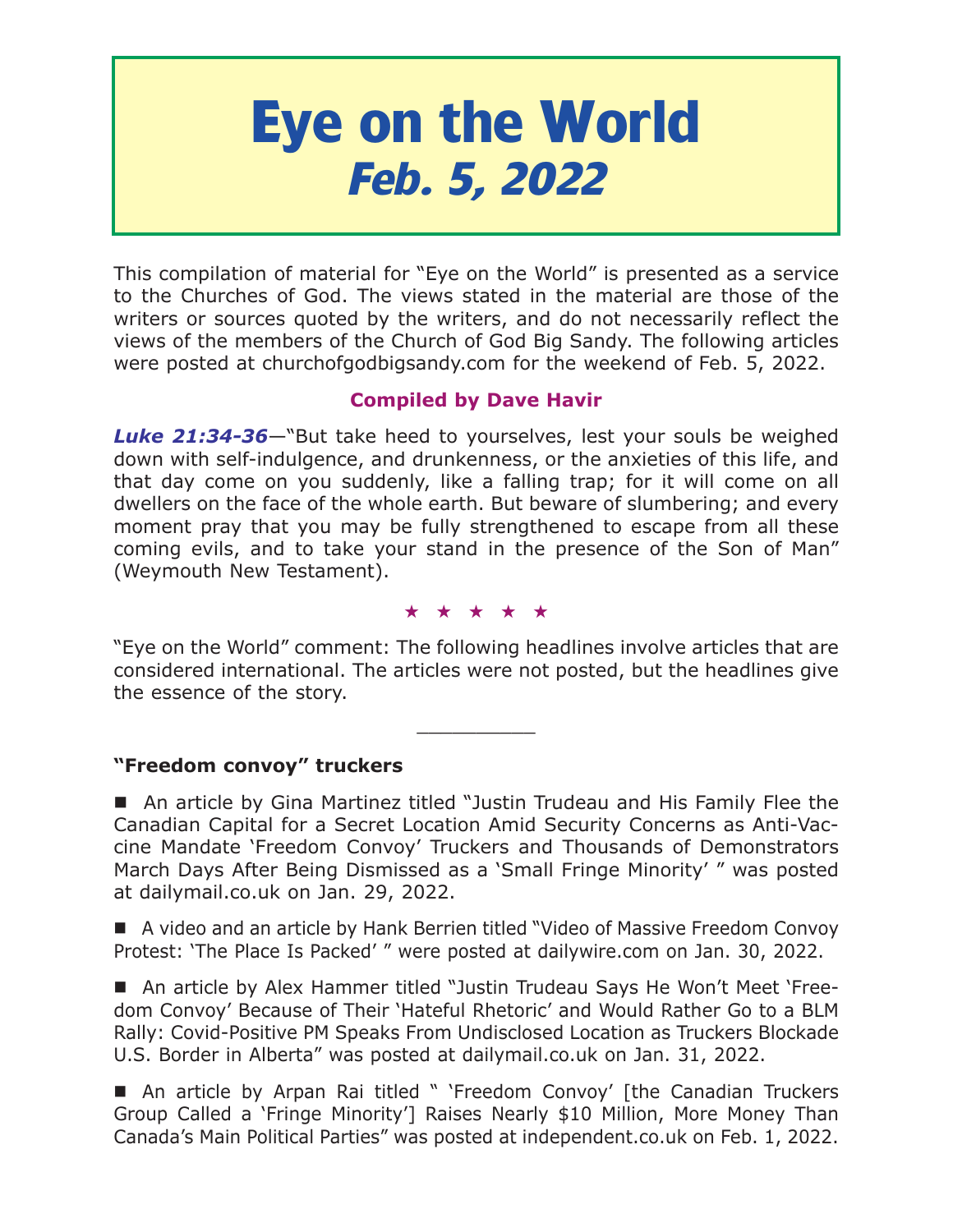■ An article by Alex Hammer titled "Tucker Carlson Accuses the Canadian Media of Being a Mouthpiece for Justin Trudeau and 'Borrowing Attack Lines' From the Liberal American Media to Smear 'Freedom Convoy' of Truckers" was posted at dailymail.co.uk on Feb. 1, 2022.

■ An article by Becky Noble titled "Canadian Trucker Freedom Convoy Blocking U.S.-Alberta Border; Farmers Joining the Protest" was posted at thepoliticalinsider.com on Feb. 2, 2022.

■ An article by Alex Hammer and James Gordon titled "Outrage as GoFundMe Freezes Canadian Freedom Convoy's \$8 Million Page: Crowdfunding Site Bows to Pressure From Liberal Lawmakers Who Branded Truckers 'Mercenaries' for Protesting Vaccine Mandates" was posted at dailymail.co.uk on Feb. 2, 2022.

■ An article by Alex Hammer titled "Canada's State Broadcaster [Anchor Nil Koksal] Spreads Bizarre Conspiracy Theory That 'Russian Actors' Are Behind 50,000-Strong 'Freedom Convoy' of Truckers Protesting Justin Trudeau's Vaccine Mandate: Police Threaten to Arrest Truckers Blockading the U.S. Border in Alberta" was posted at dailymail.co.uk on Feb. 2, 2022.

■ An article by Roberto Wakerell-Cruz titled "[Justin] Trudeau Says Use of Military to Crack Down on Truckers' Protest 'Not in the Cards Right Now' " was posted at thepostmillennial.com on Feb. 3, 2022.

■ An article by John Rigolizzo titled "Two Canadian Provinces [Alberta and Saskatchewan] Move to End Covid Restrictions Amid Protests: 'We Need to End This Perpetual State of Crisis' " was posted at dailywire.com on Feb. 3, 2022.

## **Conflicting reports about the end of covid**

 An article by Peter Caddle titled "End of 'Corona Apartheid': Austria's Unvaxxed Lockdown Ends Today" was posted at breitbart.com on Jan. 31, 2022.

■ A Reuters article by Sam Nussey and Rocky Swift titled "Ivermectin Shows 'Antiviral Effect' Against Covid, Japanese Company Says" was posted at reuters.com on Jan. 31, 2022.

■ An article by Nikki Schwab titled "Pelosi Wants Just 50 House Members to Attend Biden's State of the Union [on March 1] Over Omicron Fears Despite Fact Strain Is Mild and 200 Attended Last Year" was posted at dailymail.co.uk on Feb. 1, 2022.

■ An article by Mansur Shaheen titled "America Will Become First Country to Vaccinate Babies as Young as Six Months as Pfizer Asks for Authorization to Give the Shot to Children Under 5: Experts Say It's Not Necessary Because Young People Make Up Less Than 0.1% of Covid Deaths" was posted at dailymail.co.uk on Feb. 1, 2022.

 An article by Chris Tomlinson titled "Finland to Scrap All Coronavirus Restrictions by Mid-February" was posted at breitbart.com on Feb. 1, 2022.

■ An article by Marianne Guenot titled "South Africa Says People Who Test Positive for Covid-19 but Have No Symptoms No Longer Need to Isolate" was posted at businessinsider.com on Feb. 1, 2022.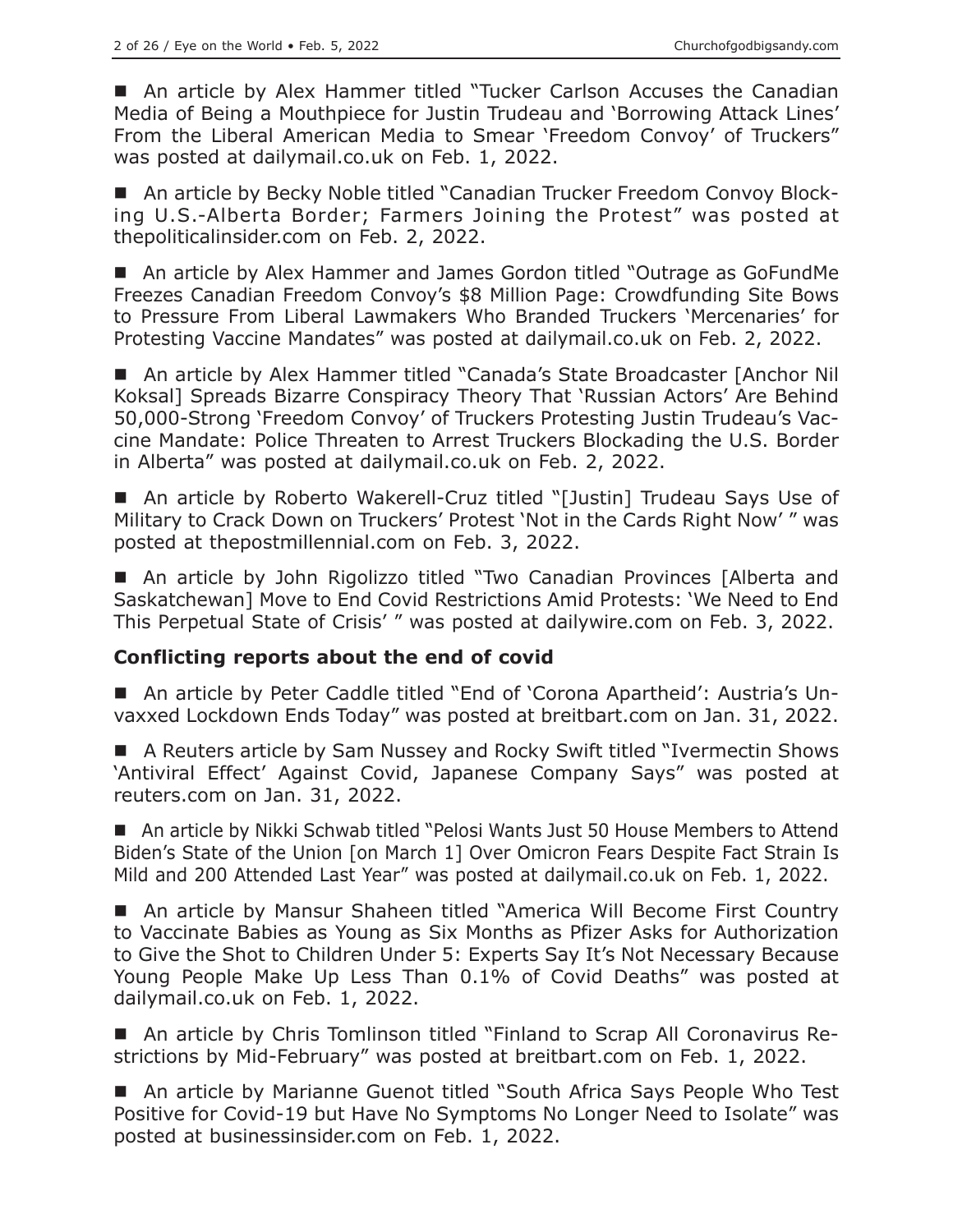■ An article by Jamey Keaten titled " 'Take Back Life': More Nations Ease Coronavirus Restrictions" was posted at apnews.com on Feb. 3, 2022.

■ An article by John Rigolizzo titled "EU Proposes Keeping Vaccine Passport for Another Whole Year, Despite Members Dropping Covid-19 Restrictions" was posted at dailywire.com on Feb. 3, 2022.

#### **Comments about government snooping**

■ Looking back to December 2021, an article by Joe Allen titled "Swedes Are Implanting Microchip Vaccine Passports; It Won't Stop There" was posted at thefederalist.com on Dec. 23, 2021.

■ Looking back to December 2021, an article by Swikar Oli titled "Canada's Public Health Agency Admits It Tracked 33 Million Mobile Devices During Lockdown" was posted at nationalpost.com on Dec. 24, 2021.

#### **Comments about China and Russia**

■ An article by Eva Dou and Mary Ilyushina titled "As Putin Heads to Beijing, Russia and China's Stronger Ties Are a Headache for the U.S." was posted at washingtonpost.com on Feb. 1, 2022.

■ An article by Patrick Goodenough titled "Putin Heads to Beijing for Opening of Olympics, Strategic Talks With Xi" was posted at cnsnews.com on Feb. 3, 2022.

■ An article by David Averre titled "China Backs Russia Over Ukraine and Calls for a Halt to NATO Expansion As Putin Arrives in Beijing to Meet Xi at Opening of Winter Olympics" was posted at dailymail.co.uk on Feb. 4, 2022.

## **Comments about Russia and Ukraine**

■ A Reuters article by Phil Stewart titled "U.S. Sending Nearly 3,000 Troops to Eastern Europe in Coming Days" was posted at reuters.com on Feb. 2, 2022.

 An article by Bob Barr titled "Will the U.S. Avoid an 'Avoidable War' in Ukraine?" was posted at townhall.com on Feb. 2, 2022.

■ An article by Charlotte Pence Bond titled "Ukraine, Turkey Secure Deals Amid Russia Tension" was posted at dailywire.com on Feb. 3, 2022.

#### **Comments about China**

■ An article by James T. Areddy titled "China's Unspoken Winter Olympics Theme: 'We're Here, Get Used to It' " was posted at wsj.com on Feb. 3, 2022.

■ An article by Emily Feng titled "Uyghur Kids Recall Physical and Mental Torment at Chinese Boarding Schools in Xinjiang" was posted at npr.org on Feb. 3, 2022.

■ An article by Ryan Saavedra titled "Pelosi Instructs U.S. Athletes to Not 'Speak Out' During Olympics Against Communist China's Genocide" was posted at dailywire.com on Feb. 3, 2022.

#### **Comments about Israel**

■ An article by Patrick Goodenough titled "CAIR Offended by U.S. Ambassador's Rejection of Report Calling Israel 'Apartheid' State" was posted at cnsnews.com on Feb. 2, 2022.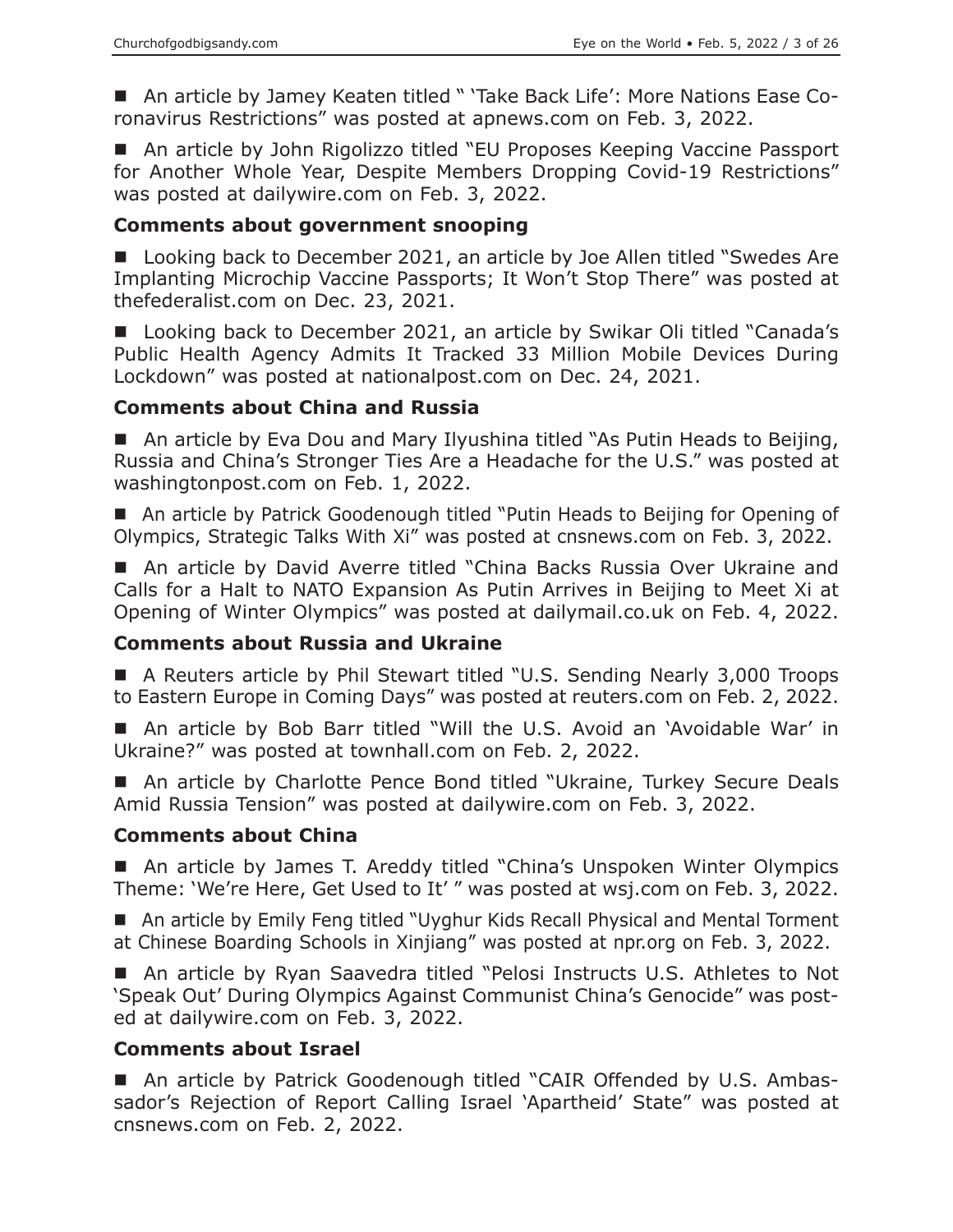■ An article by Chuck Freilich titled "For Russia and Iran, the Ukraine Crisis Is Already a Success; For Israel, It's Bad News" was posted at haaretz.com on Feb. 3, 2022.

■ A Reuters article by Mike Stone titled "U.S. Approves Potential Weapons Sales to Mideast Allies Including F-16s for Jordan" was posted at reuters.com on Feb. 3, 2022.

#### **Comments about Iran**

■ An article by Tom Bateman titled "Iran Accused of Sowing Israel Discontent With Fake Jewish Facebook Group" was posted at bbc.com on Feb. 2, 2022.

■ An article by Anna Ahronheim titled "A Few Hundred Kilometers From Iran, Israel Sends Message With Gantz's Visit to Bahrain" was posted at jpost.com on Feb. 3, 2022.

#### **International immigration news**

■ An article by Jack Montgomery titled "[Hungarian Prime Minister Viktor] Orban: 'I'd Rather Cut Off My Own Hand' Than Turn Hungary Into 'Immigrant Country' Like Germany" was posted at breitbart.com on Feb. 2, 2022.

■ Looking back to August 2021, an article by Jack Montgomery titled " 'We Are a Serious Country'—Hungarians Tell Tucker [Carlson] How and Why They Ended Border Crisis" was posted at breitbart.com on Aug. 6, 2021.

#### **International miscellaneous news**

■ An article by Isabella Nikolic titled "North Korea Conducts Most Powerful Missile Test Since 2017: Weapon Reaches Altitude of 1,200 Miles and Travels 500 Miles Before Landing in Sea Off Japan in Country's Seventh Launch This Month" was posted at dailymail.co.uk on Jan. 30, 2022.

★★★★★

An article by Kathryn Lopez titled "What Pro-Life Really Means" was posted at townhall.com on Jan. 29, 2022. Following is the article.

 $\overline{\phantom{a}}$  , where  $\overline{\phantom{a}}$ 

"All life is worthy of dignity and respect."

At least that's how medicine is supposed to work.

Inside St. Patrick's Cathedral, the Sisters of Life, Cardinal Timothy Dolan and others prayed for the protection of all human life. It was the 49th anniversary of the Supreme Court's grave Roe v. Wade decision, which ushered in a regime of "unfettered access to abortion," Cardinal Dolan said. Dolan also talked about two police officers who were shot the night before in New York City. The man who shot them was in the same hospital as the officers (both of whom would later die), being treated by a team of doctors. Because it's not the doctors' call to decide who lives and who dies, who is worthy of care and who isn't, each patient receives the care they need.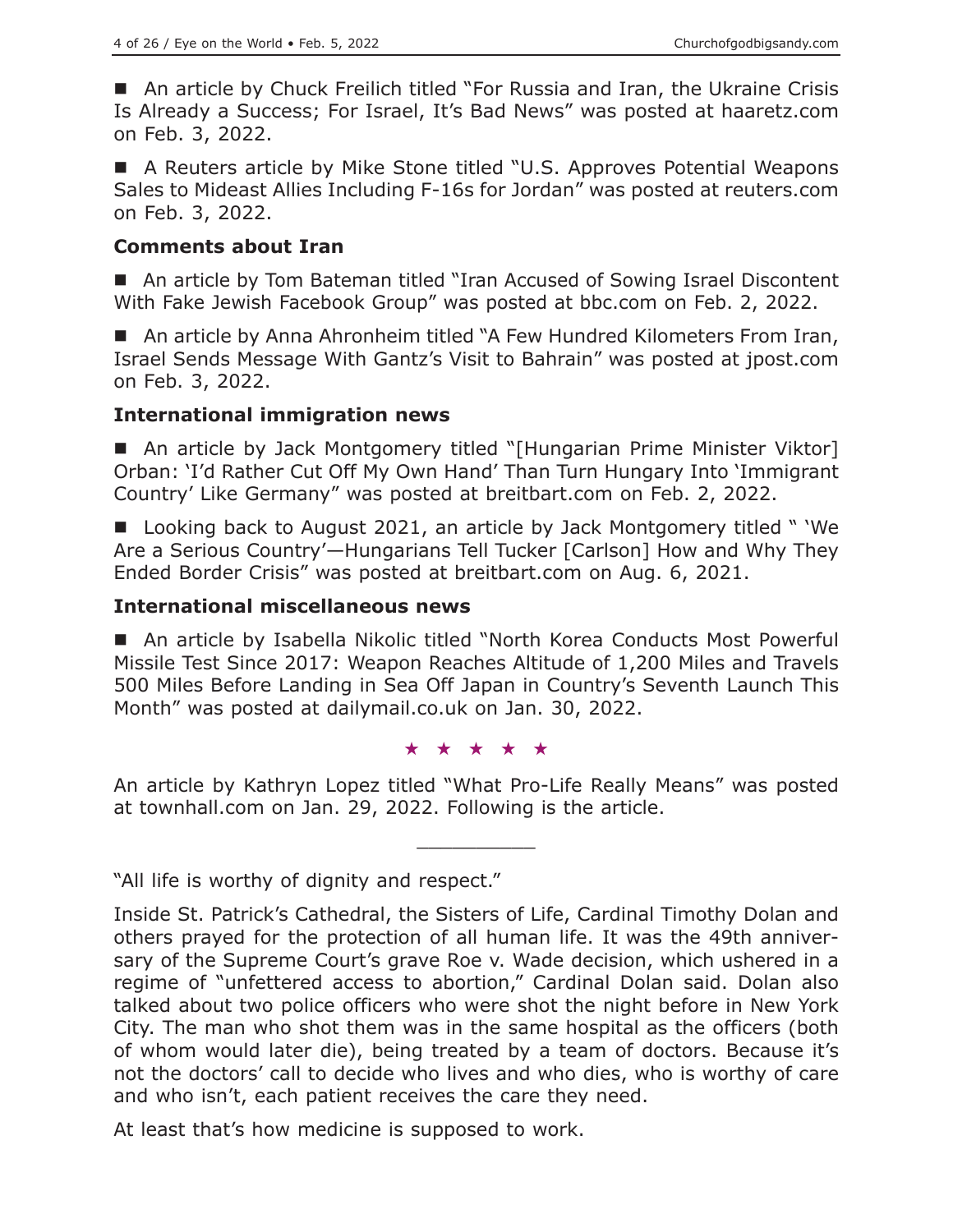Outside the cathedral, people were yelling and swearing. A pro-choice gathering made a commotion. Some of the organizers and participants regularly protest prayer vigils and Masses for life in New York City.

But if Roe is overturned by the Supreme Court, abortion in New York will not end—it's probably going to increase. Already the current governor has implored pregnant women in Texas, where a heartbeat bill has been in effect since September, to travel to the Empire State for their abortions.

The Vigil for Life at St. Patrick's was also the regular Saturday night Mass in anticipation of Sunday. So, while the people who were there because of the Roe anniversary stayed for an hour of prayer after, it was other Mass-goers, many of them presumably tourists, who wound up accosted after Mass with expletives from the abortion supporters.

It's one thing to harass the people who by now know what they are getting into by praying for life on the hostile streets of New York.

■ It's another for unassuming Sunday Mass congregants to see what abortion extremism looks like.

It's basically what pro-abortion politics is, unvarnished. The professionals use words like choice and health care. These folks projected "God loves abortion" on the cathedral in bright colors.

The day before, Marist poll numbers commissioned by the Knights of Columbus found that 71% of Americans support legal limits on abortion. I don't think most Americans even know that you can get abortion pills in the mail under the Biden administration—63% of those polled oppose that policy. We are not actually an extremist nation when it comes to abortion. And the more people see the extremism, the more I pray that abortion will be seen as the human-rights travesty of our time that it is, one that touches so many aspects of human life, making people miserable and our society more violent, pitting mother against child—the most fundamental relationship there is—and letting men off the hook. Abortion is not good for women and the children who are killed by it, but it is a boon for men who want to selfishly use women—and girls—for their own gratification.

On the night before the March for Life in Washington, D.C., at the Basilica of the National Shrine of the Immaculate Conception, there was an annual Mass. Unbeknownst to those of us praying inside, a much more professional group calling themselves Catholic projected pro-abortion language on the outside of the Basilica. A reporter who was outside tweeted a photo, or most of us wouldn't have known about it. That was a desecration beyond what the angry God-loves-abortion people were doing. None of them have told me they are Catholic. But for people who use the faith to make God in their own political image, that's an offense against God and His great gift of life, an offense that hurts and confuses—and ultimately kills.

All life is "sacred and fragile," Cardinal Dolan said. "All life is God's alone, to give and to take." At the D.C. Mass, Archbishop William Lori of Baltimore talked about so many of the ministries of the Catholic Church that serve women—including women who have had abortions. And he challenged everyone present and listening to step up to the plate and support Walking With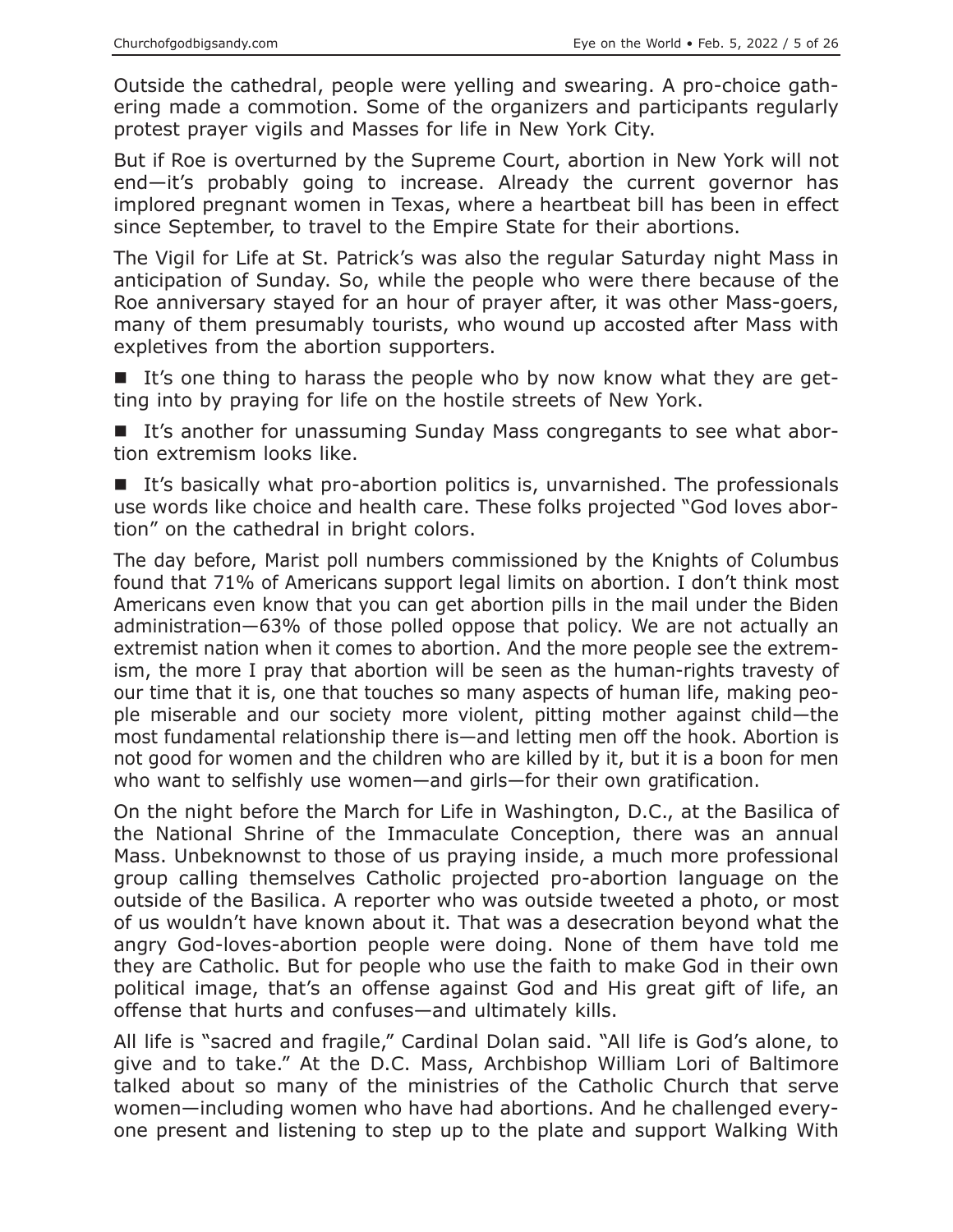Moms in Need, an initiative of the U.S. Conference of Catholic Bishops. To combat the evil of abortion, we need more and more people showing what pro-life means: love for women and children, not violence. We need a culture where the alternatives to abortion are ubiquitous. This can be done. It must be. And we might just find some common ground along the way.

★★★★★

An article by Katie Pavlich titled "Oh, So That's Who Is Funding Flights for Illegal Immigrants" was posted at townhall.com on Feb. 4, 2022. Following is the article.

\_\_\_\_\_\_\_\_\_\_

For months the Biden administration has been secretly flying thousands of illegal immigrants to states across the country.

Recent video from Fox News reveals the administration isn't just transporting family units, but single male adults into the interior of the United States. The practice is a violation of Title 42 and federal immigration law.

"Large numbers of single adult illegal immigrants are being released and transported into the U.S. in Texas via a small, unmarked office in a parking lot" Fox News reports. "Fox News footage shows several federally contracted buses dropping off dozens of mostly male migrants at a parking garage in Brownsville, Texas. Black tarps were set up with a makeshift sign said 'Border Patrol drop-off' above it."

"Fox witnessed men go into a small, unmarked office, then re-emerge moments later as multiple taxi cabs then showed up to collect the migrants who were then shuttled off to nearby Harlingen Airport. There were no children or migrant families among the groups," the report continues. "Several of the migrants told Fox that they had crossed illegally that morning, paying approximately \$2,000 per person to cartel smugglers. They also said they were flying to destinations including Miami, Houston and Atlanta."

The White House has repeatedly referred to vague "NGOs" who are helping with the process. We now know at least one non-governmental organization is receiving a boatload of taxpayer funding to put illegal immigrants on planes and buses.

In other words, Americans are paying to import unvetted illegal immigrants into their communities and the federal government is allowing NGOs to brazenly violate federal immigration law.

From the Department of Justice:

**Alien Smuggling**—Subsection 1324(a)(1)(A)(i) makes it an offense for any person who—knowing that a person is an alien, to bring to or attempts to bring to the United States in any manner whatsoever such person at a place other than a designated port of entry or place other than as designated by the Commissioner, regardless of whether such alien has received prior official authorization to come to, enter, or reside in the United States and regardless of any future official action which may be taken with respect to such alien.

**Domestic Transporting**—Subsection 1324(a)(1)(A)(ii) makes it an offense for any person who—knowing or in reckless disregard of the fact that an alien has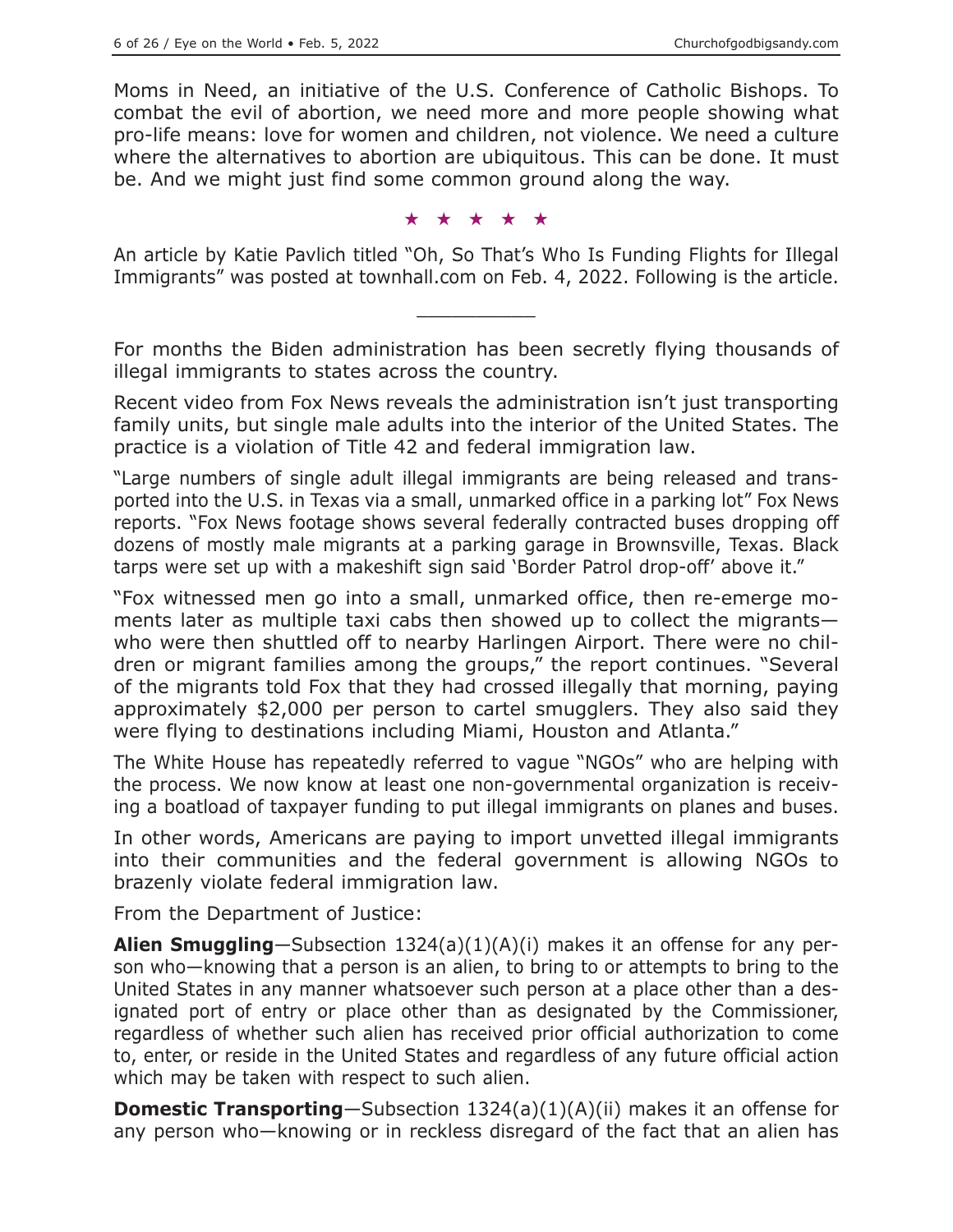come to, entered, or remains in the United States in violation of law, transports, or moves or attempts to transport or move such alien within the United States by means of transportation or otherwise, in furtherance of such violation of law.

**Harboring**—Subsection 1324(a)(1)(A)(iii) makes it an offense for any person who—knowing or in reckless disregard of the fact that an alien has come to, entered, or remains in the United States in violation of law, conceals harbors, or shields from detection, or attempts to conceal, harbor, or shield from detection, such alien in any place, including any building or any means of transportation.

**Encouraging/Inducing**—Subsection 1324(a)(1)(A)(iv) makes it an offense for any person who—encourages or induces an alien to come to, enter, or reside in the United States, knowing or in reckless disregard of the fact that such coming to, entry, or residence is or will be in violation of law.

**Conspiracy/Aiding or Abetting**—Subsection 1324(a)(1)(A)(v) expressly makes it an offense to engage in a conspiracy to commit or aid or abet the commission of the foregoing offenses.

#### ★★★★★

An article by Dave Boyer titled "Lockdowns Had Little or No Impact on Covid-19 Deaths, New Study Shows" was posted at washingtontimes.com on January 31, 2022. Following is the article.

 $\overline{\phantom{a}}$  , where  $\overline{\phantom{a}}$  , where  $\overline{\phantom{a}}$ 

Lockdowns in the U.S. and Europe had little or no impact in reducing deaths from covid-19, according to a new analysis by researchers at Johns Hopkins University.

The lockdowns during the early phase of the pandemic in 2020 reduced covid-19 mortality by about 0.2%, said the broad review of multiple scientific studies.

"We find no evidence that lockdowns, school closures, border closures, and limiting gatherings have had a noticeable effect on covid-19 mortality," the researchers wrote.

But the research paper said lockdowns did have "devastating effects" on the economy and contributed to numerous social ills.

"They have contributed to reducing economic activity, raising unemployment, reducing schooling, causing political unrest, contributing to domestic violence, and undermining liberal democracy," the report said.

"Such a standard benefit-cost calculation leads to a strong conclusion: lockdowns should be rejected out of hand as a pandemic policy instrument," the paper concluded.

Early on, many states and 186 countries imposed bans on work, socialization, in-person schooling, travel and other restrictions to limit the spread of the disease, citing recommendations by top health care experts.

Researchers at the Imperial College London, for example, predicted that such steps could reduce death rates by up to 98%.

That never happened, according to the new study by researchers Steve Hanke, Jonas Herby, and Lars Jonung at Johns Hopkins.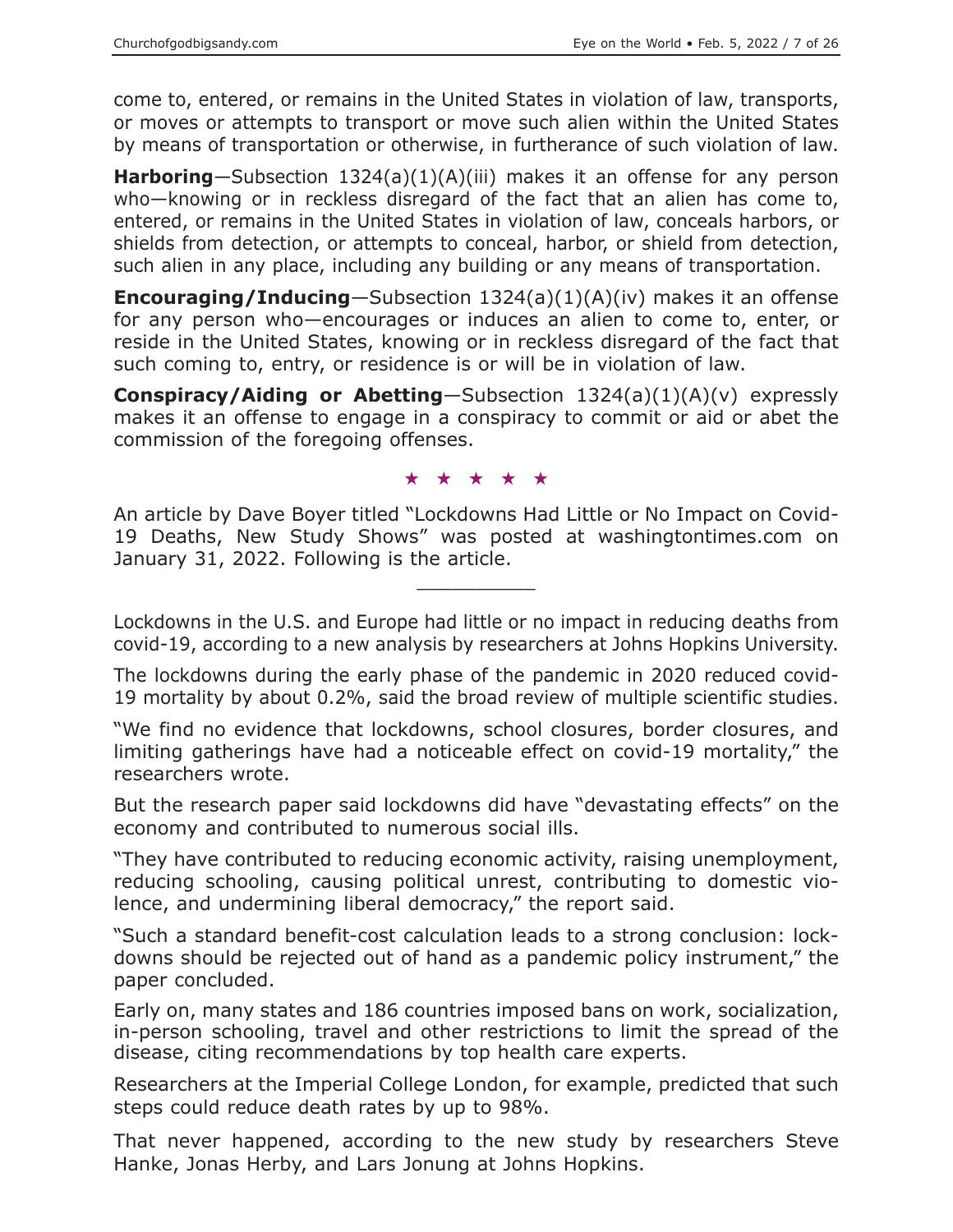"Overall, we conclude that lockdowns are not an effective way of reducing mortality rates during a pandemic, at least not during the first wave of the covid-19 pandemic," they wrote.

They examined deaths early during the pandemic and determined that, by end of the lockdown period studied, on May 20, 2020, a total of 97,081 people had died of covid-19 in the U.S.

A prominent study at the time had estimated there would be 99,050 deaths without lockdowns.

Mr. Hanke is the founder and co-director of the Johns Hopkins Institute for Applied Economics, Global Health, and the Study of Business Enterprise. Mr. Herby is special adviser at Center for Political Studies in Copenhagen, Denmark. Mr. Jonung is professor emeritus in economics at Lund University, Sweden.

They conducted a "meta-analysis" of dozens of studies that examined covid-19 mortality rates.

Despite the overall findings, they did note some evidence that closing bars helped to reduce deaths.

"Closing nonessential businesses seems to have had some effect (reducing covid-19 mortality by 10.6%), which is likely to be related to the closure of bars," they said.

The researchers said the timing of lockdowns, and unintended consequences, may play a larger role than expected in affecting mortality.

"Lockdowns have limited peoples' access to safe (outdoor) places such as beaches, parks, and zoos, or included outdoor mask mandates or strict outdoor gathering restrictions, pushing people to meet at less safe (indoor) places," they wrote. "Indeed, we do find some evidence that limiting gatherings was counterproductive and increased covid-19 mortality."

★★★★★

An article by (black columnist) Michael Brown titled "Does 'Affirmative Action' Have a Place in Nominating Supreme Court Justices?" was posted at townhall.com on Feb. 1, 2022. Following is the article.

 $\overline{\phantom{a}}$  , where  $\overline{\phantom{a}}$  , where  $\overline{\phantom{a}}$ 

What if all nine Supreme Court justices were white women? Or black men? What if they were Hispanic? Or Asian American? Or Jewish? Would that rightly reflect our nation? Would it even feel right? Of course, if the only qualified justices were all white women or black men or Hispanic or Asian American or Jewish, we would have no choice. But assuming that was not the case, by our design and our intent, how diverse should the Supreme Court be?

Speaking in favor of President Biden's promise to nominate a black female justice to the Court, Senator Lindsay Graham said on CBS News' Face The Nation, "Put me in the camp of making sure the court and other institutions look like America. You know, we make a real effort as Republicans to recruit women and people of color to make the party look more like America."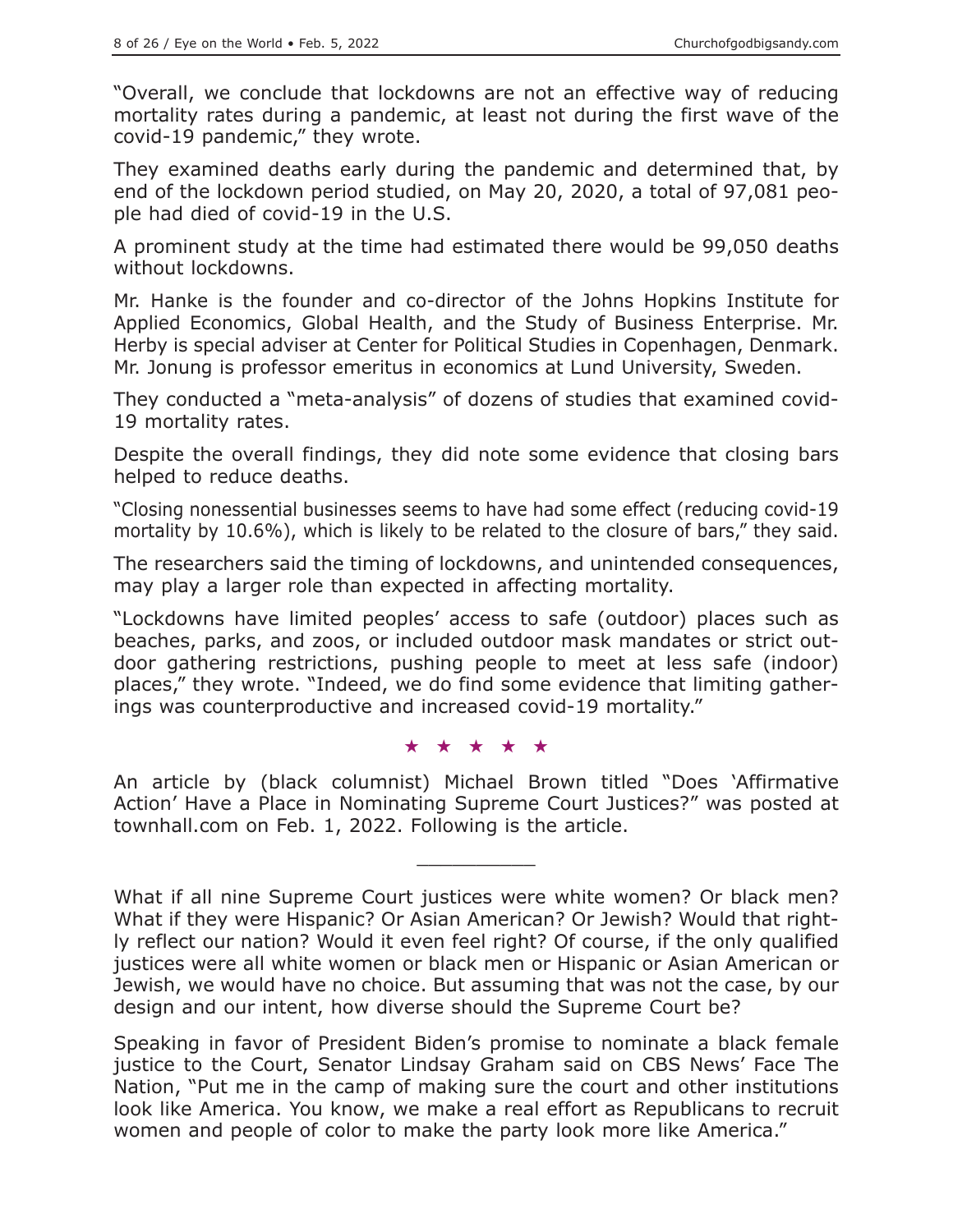But that is how our court systems work?

Last week, incoming Georgetown law professor Ilya Shapiro created a firestorm of controversy when he tweeted, "Objectively best pick for Biden is Sri Srinivasan, who is solid [progressive] and [very] smart. Even has identity politics benefit of being first Asian (Indian) American. But alas doesn't fit into last intersectionality hierarchy so we'll get lesser black woman. Thank heaven for small favors?"

He added, "Because Biden said he's only consider [sic] black women for SCO-TUS, his nominee will always have an asterisk attached. Fitting that the Court takes up affirmative action next term."

Was Shapiro demeaning black women as "lesser"? Obviously not, although, as he admitted, his tweet was poorly worded.

His point was that, objectively speaking, given Biden's values and vision, Sri Srinivasan would be the best available candidate.

But what if the composition of the court was terribly imbalanced? What if a significant sector of the population had never been represented on the Court? And what if someone from this sector was highly qualified? Would it be wrong to nominate that judge for the purpose of having a more diverse Court? And could such a nomination be called "affirmative action"?

Republican Senator Roger Wicker came under attack when he said, "The irony is the Supreme Court, at the very same time, is hearing cases about this sort of affirmative racial discrimination and while adding someone who is the beneficiary of this sort of quota. The majority of the court might be saying, writ large, it's unconstitutional. We'll see how that irony works out."

Graham, for his part, disagreed, saying, "You know, we make a real effort as Republicans to recruit women and people of color to make the party look more like America. Affirmative action is picking somebody not as well qualified for past wrongs."

In that sense, without a doubt, affirmative action has no place in nominating justices to the highest court in the land. The very thought of it is frightening. What would happen if unqualified justices had the power to make generationimpacting, landmark decisions? (Some would argue that some of our current justices are not truly qualified, but that's another discussion.)

In my view, as a complete layman when it comes to legal matters, Biden's great error was in drastically limiting his pool up front, saying that he wanted to nominate a black woman.

It would have been far better had he said, "We will carefully review the most qualified candidates available. And if one of those is a black woman, I would consider it a privilege to put her forward for consideration."

That would have been far less controversial or objectionable, since all of us know that gender or ethnicity have come into play when nominating previous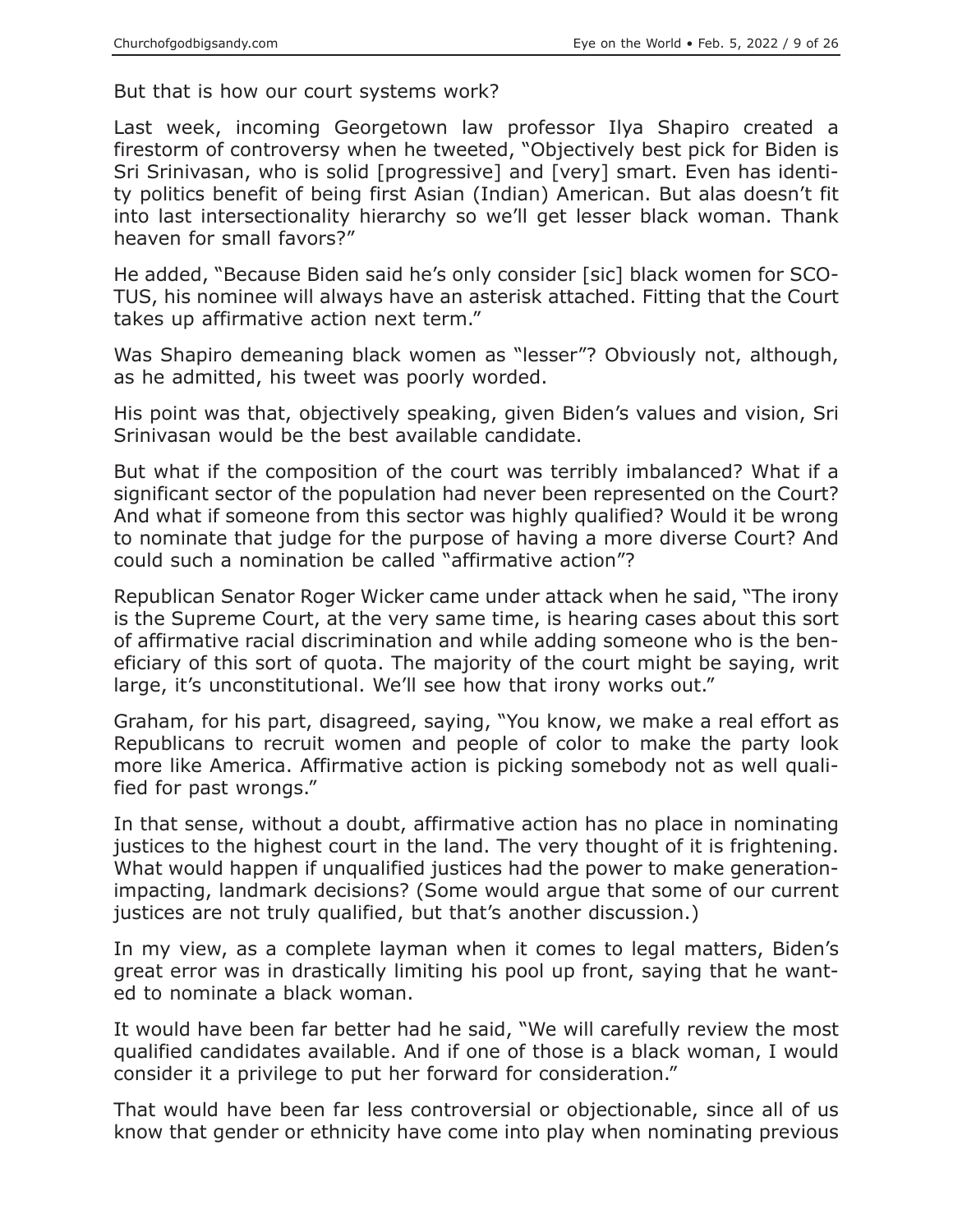justices. Not only so, but there are always a number of potential candidates, each of them reflecting different judicial philosophies and having different unique qualifications.

And so, there was purpose in selecting a first black justice (or female justice or Hispanic justice), and that purpose was welcomed and affirmed by others.

Not only so, but President Trump promised to nominate a female justice to replace Ruth Bader Ginsburg. To quote him exactly, "It will be a woman."

And President Reagan promised to nominate our first female Supreme Court justice. To quote him directly, he said, "I am announcing today that one of the first Supreme Court vacancies in my administration will be filled by the most qualified woman I can possibly find. … It is time for a woman to sit among the highest jurists."

Why, then, was this OK, but Biden's pledge, first made during a presidential debate, is not OK?

The answer, again, would be that he drew much too small of a circle, thereby prejudicing his choices in an unfair and potentially discriminatory manner.

But the idea that the Supreme Court should be diverse and representative of our nation is a positive concept and, in and of itself, hardly controversial anymore.

#### ★★★★★

An article by Sean Moran titled " 'Red-Handed': 23 Former U.S. Senators and Congressmen Who Lobby for Chinese Military or Chinese Intelligence-Linked Companies" was posted at breitbart.com on Jan. 31, 2022. Following are excerpts of the article.

 $\overline{\phantom{a}}$  , where  $\overline{\phantom{a}}$  , where  $\overline{\phantom{a}}$ 

Breitbart News senior contributor and Government Accountability Institute (GAI) President Peter Schweizer's latest investigative exposé, Red-Handed: How American Elites Get Rich Helping China Win, reveals how 23 former U.S. senators and congressman have lobbied for Chinese military or intelligencelinked companies after leaving office.

Many lawmakers cash in after leaving office by becoming lobbyists for corporations and other special interests. But one would hope that they would not become advocates for America's primary economic and political adversary communist China—by lobbying for outcomes that run counter to the United States' long-term interests.

Schweizer's book reveals that many former congressional leaders, committee chairman, and rank-and-file members are lobbying for Chinese intelligence and military-linked companies.

The following 23 former members of Congress—the majority of whom are Republicans—have lobbied for Chinese military or intelligence-linked companies.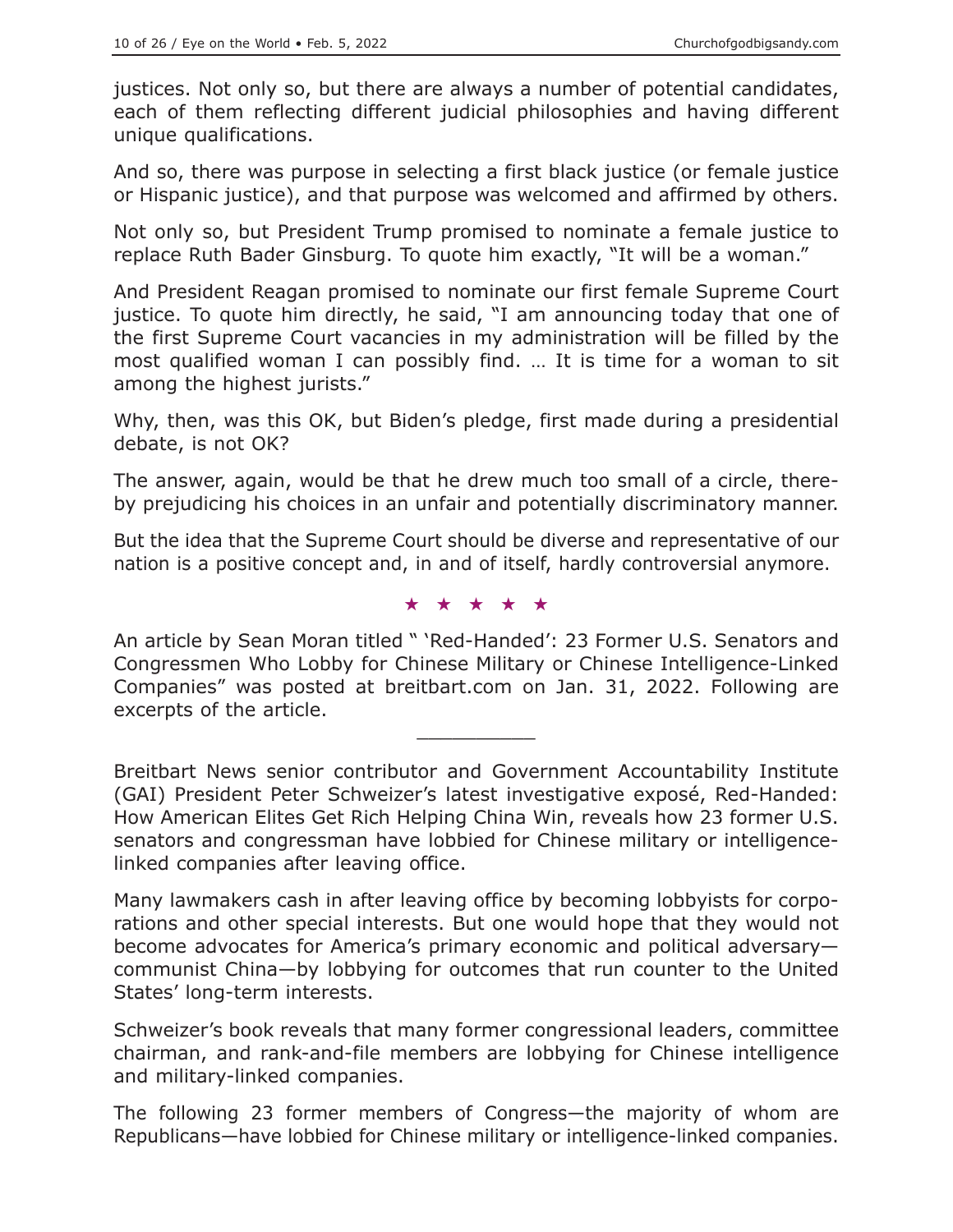# **House of Representatives**

- John Boehner–Republican from Ohio
- Rick Boucher-Democrat from Virginia
- Charles Boustany-Republican from Louisiana
- Don Bonker-Democrat from Washington
- Jon Christensen-Republican from Nebraska
- Jeff Denham-Republican from California
- Rodney Frelinghuysen—Republican from New Jersey
- Bart Gordon-Democrat from Tennessee
- Jack Kingston-Republican from Georgia
- Connie Mack-Republican from Florida
- Toby Moffett-Democrat from Connecticut
- Cliff Stearns-Republican from Florida
- Lee Terry—Republican from Nebraska
- Albert Wynn-Democrat from Maryland

# **United States Senate**

- Barbara Boxer-Democrat from California
- John Breaux-Democrat from Louisiana
- William Cohen-Republican from Maine
- Norman Coleman—Republican from Minnesota
- Tim Hutchinson—Republican from Arkansas
- Joe Liebermann-Democrat from Connecticut
- Trent Lott—Republican from Mississippi
- Ed Royce—Republican from California
- David Vitter-Republican from Louisiana

# **Conclusion**

In Red-Handed: How American Elites Get Rich Helping China Win, Schweizer calls for a ban on lobbying on behalf of Chinese military and intelligencelinked companies.

He writes that although "not all lobbying is bad," that right does not extend to lobbying linked to the Chinese military-intelligence apparatus.

"Too many former politicians are making bundles of money representing these interests in the corridors of Washington power," Schweizer charged.

★★★★★

"Eye on the World" comment: The following headlines are about articles that involve the United States. The articles were not posted, but the headlines give the essence of the story.

 $\overline{\phantom{a}}$  , where  $\overline{\phantom{a}}$  , where  $\overline{\phantom{a}}$ 

# **Comments about abortion**

■ An article by Ben Zeisloft titled " 'This Would Be My Third Abortion': Pregnant Activist Takes Abortion Pill on Live TV" was posted at dailywire.com on Jan. 31, 2022.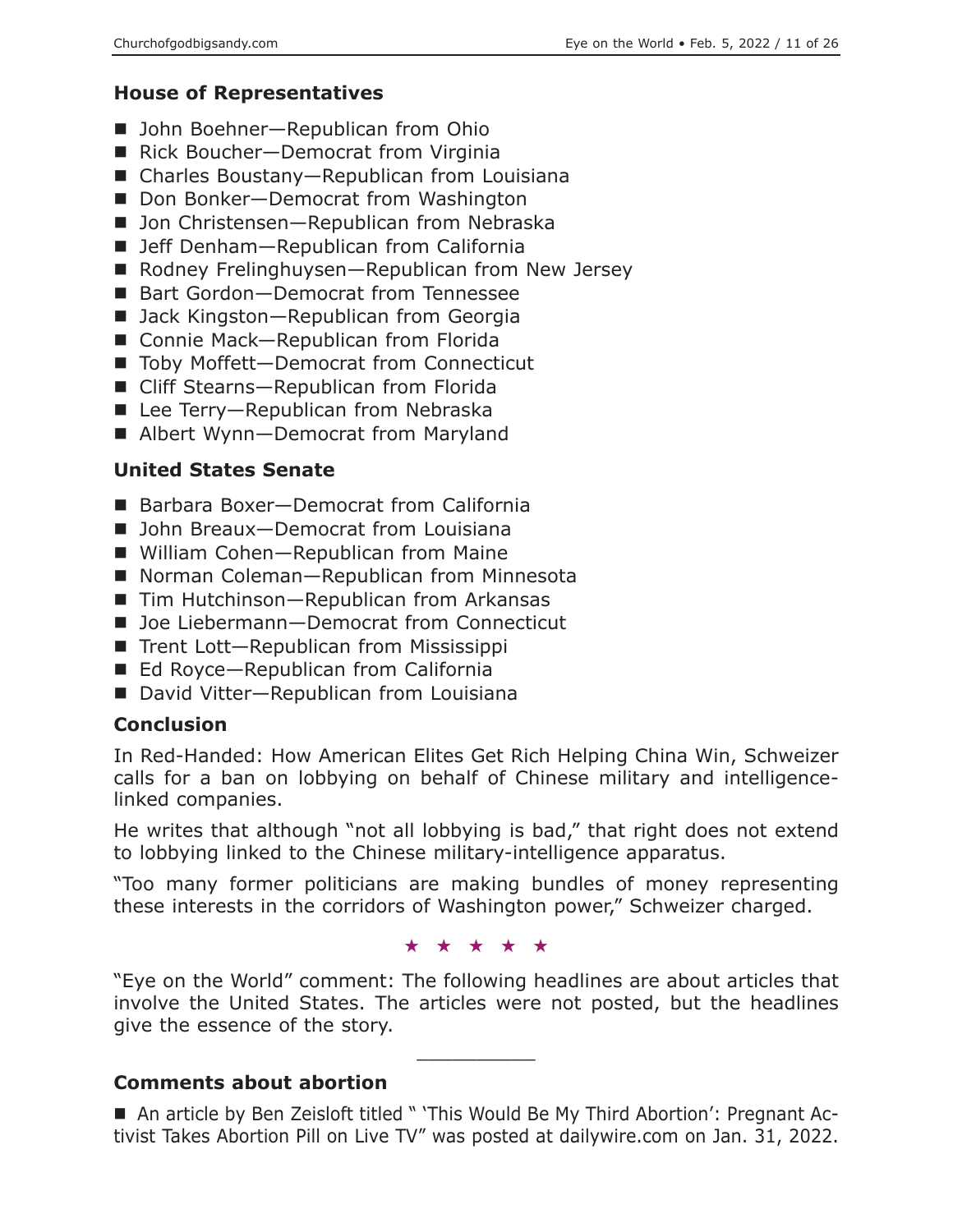■ An article by Michael W. Chapman titled "Pro-Life Leaders Praise South Dakota Governor [Kristi] Noem's Two Pro-Life Bills" was posted at cnsnews. com on Jan. 31, 2022.

## **Reputable study—lockdowns didn't work**

 An article by Staff titled "Johns Hopkins Study Shows Lockdowns Only Reduced Covid-19 Death Rate by .2%" was posted at fox5dc.com on Feb. 2, 2022.

■ An article by Paul Best titled "Lockdowns Only Reduced Covid-19 Death Rate by .2%, Study Finds: 'Lockdowns Should Be Rejected Out of Hand' " was posted at foxnews.com on Feb. 2, 2022.

 An article by Adam Manno, Gina Martinez, Morgan Phillips and Connor Boyd titled "John Hopkins Professor [Dr. Marin Makary] Blasts His Own College and the Mainstream Media for Not Publicizing Study That Found Covid Lockdowns Only Reduced Deaths by 0.2% Because It Doesn't Fit Their 'Narrative' " was posted at dailymail.com on Feb. 3, 2022.

■ An article by Melissa Koenig, Adam Manno, Gina Martinez and Mansur Shaheen titled "So Why Did So Many American Mainstream Media Outlets Ignore a Reputable University's Study That Lockdowns Didn't Work? New York Times, Washington Post, ABC, NBC and CBS All Failed to Run the Story Because They 'Have Their Own Narrative Written' " was posted at dailymail.co.uk on Feb. 3, 2022.

#### **Comments about government and corporate snooping**

■ Looking back to January 2022, an article by Ryan Saavedra titled "Federal Agency Making Lists on 'Personal Religious Information' of Vaccine-Objecting Employees" was posted at dailywire.com on Jan. 11, 2022.

#### **Comments about government and corporate censorship**

■ Looking back to December 2021, an article by Michelle Jones titled "Facebook Asserts in a Court Filing That 'Fact Checks' Created by Third-Party Organizations and Used to Remove Content or To Suspend Users Are Nothing More Than 'Protected Opinions' " was posted at insiderpaper.com on Dec. 10, 2021.

■ An article by Matthew Boyle titled "Senator Tom Cotton Opposes Media Cartel Plan [Journalism Competition and Preservation Act Called JCPA]: 'Would Mean More Censorship of Conservatives' " was posted at breitbart.com on Feb. 2, 2022.

■ An article by Jeff Poor titled "[Democrat Tulsi] Gabbard: If 'Power Elite' Continue Censorship [and] Propaganda, 'We Will Have a Dictatorship' " was posted at breitbart.com on Feb. 4, 2022.

## **Comments about rich getting richer**

 An article by Houston Keene titled "Maxine Waters Continues to Pay Daughter With Campaign Cash, Adding Up to \$1.2 Million So Far: FEC" was posted at foxnews.com on Feb. 1, 2022.

#### **New book shows America's elites dealing with China**

■ Looking back to January 2022, an article by Rebecca Mansour titled "[Peter Schweizer's New Book] 'Red-Handed' Rockets to #1 on Barnes & Noble and Amazon on First Day" was posted at breitbart.com on Jan. 25, 2022.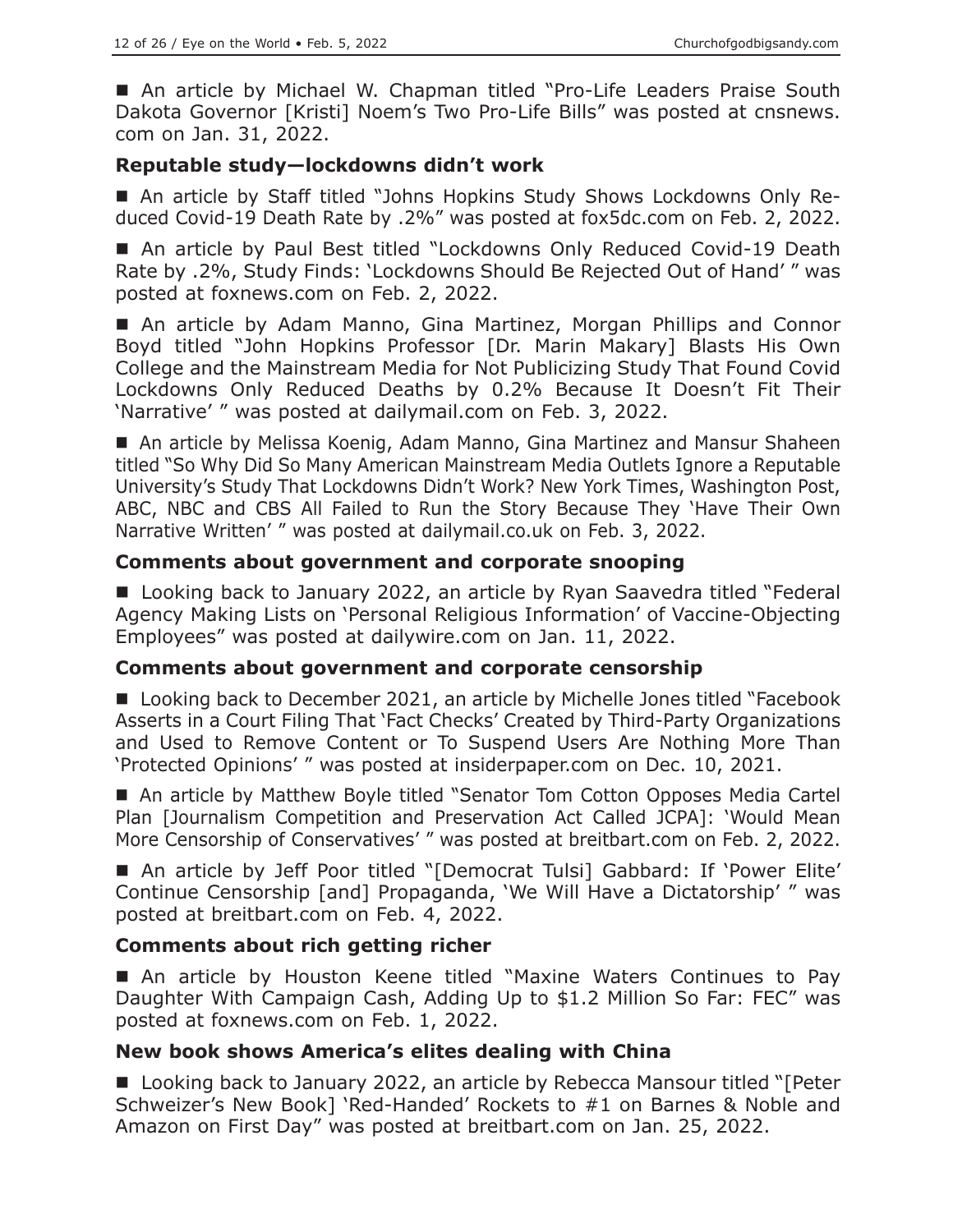■ Looking back to January 2022, an article by Trent Baker titled "[Peter] Schweizer: Biden Family Received 'Some \$31 Million' From Individuals Linked to 'Highest Levels of Chinese Intelligence' " was posted at breitbart.com on Jan. 23, 2022.

■ Looking back to January 2022, an article by John Hayward titled " 'Red-Handed' Reveals Chinese Donations to University of Pennsylvania Soared After Biden Center Announcement" was posted at breitbart.com on Jan. 24, 2022.

■ Looking back to January 2022, an article by Kristina Wong titled "Red-Handed: \$6 Million Biden Family Deal Was With Ye Jianming Who Had Ties to a Spy-Linked 'United Front' Group" was posted at breitbart.com on Jan. 25, 2022.

■ Looking back to January 2022, an article by Ian Hanchett titled "Schweizer: Pelosi Family 'Has Done a Lot of Business in China Since the Covid Outbreak'—Won't Allow Hearings on Covid Origins" was posted at breitbart. com on Jan. 26, 2022.

■ Looking back to January 2022, an article by John Hayward titled "Revealed [in Schweizer's Book]: Senator Dianne Feinstein's Husband Partly Owned a Chinese Company That Sold Spyware to U.S. Military" was posted at breitbart.com on Jan. 26, 2022.

■ An article by Frances Martel titled " 'Red-Handed'—'Obviously, My Family Has Historical Ties With China': How Beijing Bought Off the Trudeaus [of Canada]" was posted at breitbart.com on Feb. 2, 2022.

## **Kamala Harris and illegal immigration**

■ An article by Rebecca Downs titled "Kamala Harris Can't Be Bothered With Proper Border Visit, But She Did Go to Honduran President's Inauguration" was posted at townhall.com on Jan. 27, 2022.

■ An article by Morgan Phillips titled "Kamala Harris Blames Congress 'Not Acting' on Biden's Border Crisis and Says Amnesty for Migrants Is the Administration's Top Priority" was posted at dailymail.co.uk on Feb. 3, 2022.

#### **Illegal immigration**

 An article by Melanie Arter titled "Abbott: Biden Spending Millions to Secure Borders of Other Countries, But Won't Secure Our Own Border" was posted at cnsnews.com on Jan. 28, 2022.

■ An article by Staff titled "Arizona Attorney General [Mark Brnovich]: Biden Sending U.S. Troops to Secure Ukraine Border Is 'Height of Hypocrisy' " was posted at foxnews.com on Feb. 2, 2022.

■ An article by John Binder titled "Biden's Flights of Illegal Aliens Into U.S. Cost Taxpayers \$340 Million in 9 Months" was posted at breitbart.com on Feb. 1, 2022.

■ An article by Tim Meads titled "Report: Twice-Deported Illegal Alien Charged With Drawing Swastikas on DC's Union Station" was posted at dailywire.com on Feb. 3, 2022.

 An article by Heather Hamilton titled "DeSantis Strikes Against Biden Immigration Policy With Amended Lawsuit" was posted at washingtonexaminer. com on Feb. 3, 2022.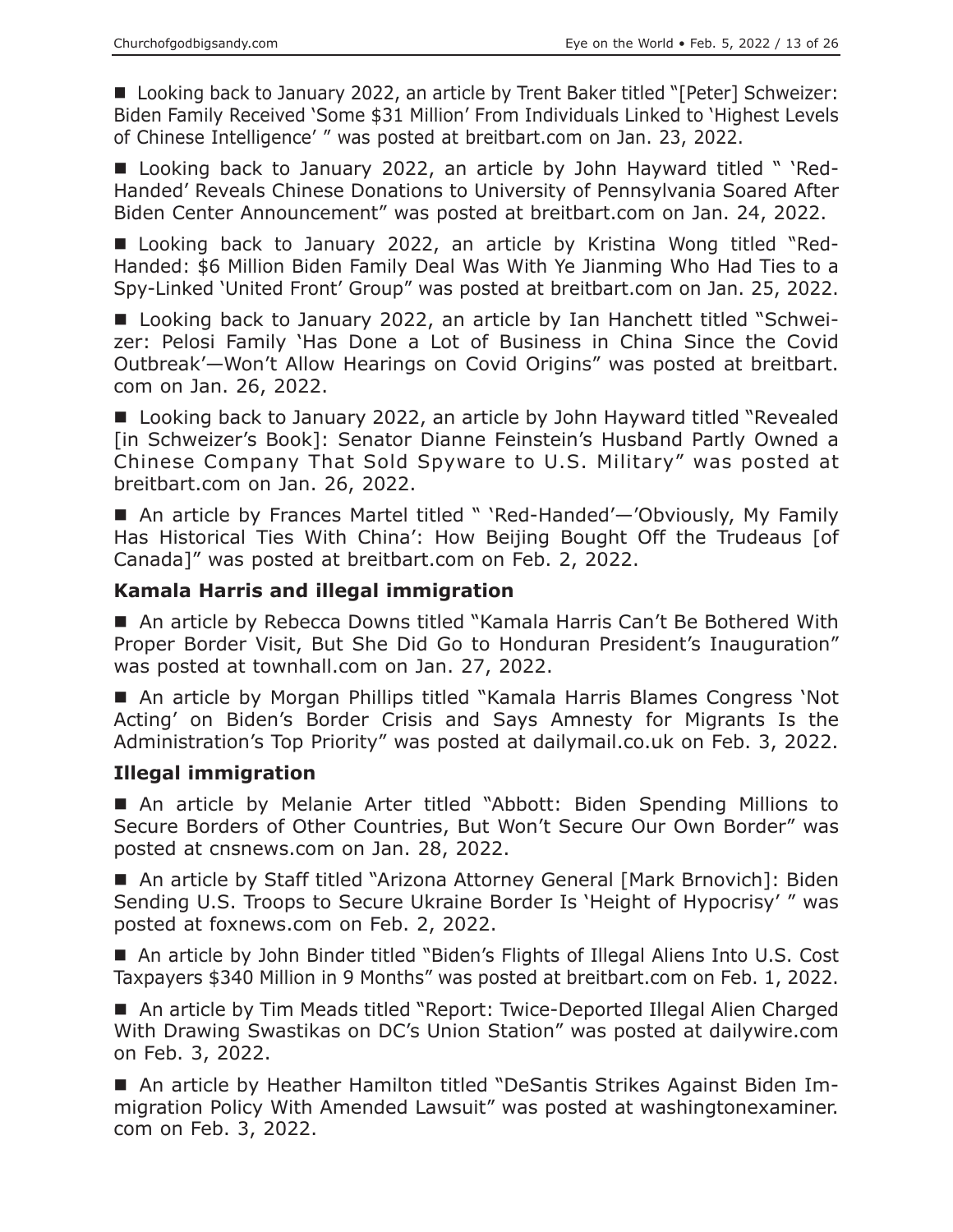# **Truth about immigration and voting**

 Looking back to July 2021, an article by Julio Rosas titled "There It Is: NYT Op-Ed [by Alossa Araxia Abrahamian] Gives the Game Away by Wanting to Let Non-Citizens to Vote in U.S. Elections" was posted at townhall.com on July 29, 2021.

■ Looking back to July 2021, an article by Rebecca Downs titled "NYT Guest Essay Opinion Piece [Alossa Araxia Abrahamian] Claims 'There Is No Good Reason You Should Have to Be a Citizen to Vote' " was posted at townhall.com on July 31, 2021.

■ Looking back to December 2021, an article by John Binder titled "NYC Democrats Give Nearly 1,000,000 Foreign Nationals the Right to Vote" was posted at breitbart.com on Dec. 9, 2021.

■ An article by John Binder titled "Black Americans Sue New York City for 'Racially Discriminatory' Policy Allowing Foreign Nationals to Vote" was posted at breitbart.com on Feb. 2, 2022.

## **Comments about election news**

 An article by Wendell Husebo titled "Pennsylvania Court Rules Mail-In Voting Unconstitutional; A Win for Election Integrity" was posted at breitbart. com on Jan. 28, 2022.

## **"Voting rights" legislation**

■ An article by Hans Von Spakovsky titled "Democrats' Voting 'Rights' Agenda Is a Thinly Veiled Attempt to Nationalize Our Elections" was posted at dailycaller.com on Jan. 26, 2022.

## **Wanting to eliminate Senate filibuster to pass voting law**

■ Looking back to January 2022, an article by Joseph Choi titled "[Republican Mitt] Romney Warns [Democrats] Against Getting Rid of Filibuster, Citing Possible Trump Win in 2024" was posted at thehill.com on Jan. 12, 2022.

■ An article by Brandon Gillespie titled "Jen Psaki Clashes With Liberal MSNBC Host Over Biden's Filibuster Flip-Flop" was posted at foxnews.com on Jan. 28, 2022.

■ An article by Paul Bois titled "Biden Filibustered a Black Woman Judge's Nomination for Two Years" was posted at breitbart.com on Jan. 30, 2022.

■ An article by Valerie Richardson titled "Biden Accused of Hypocrisy for Filibuster Against Black Female Jurist's Nomination" was posted at washingtontimes. com on Feb. 2, 2022.

## **Continued punishment toward Joe Manchin and Kyrsten Sinema**

■ An article by Rebecca Downs titled "AOC Is Going After Fellow Democrats [Kyrsten] Sinema and [Joe] Manchin, and Encouraging Schumer to Do the Same" was posted at townhall.com on Feb. 2, 2022.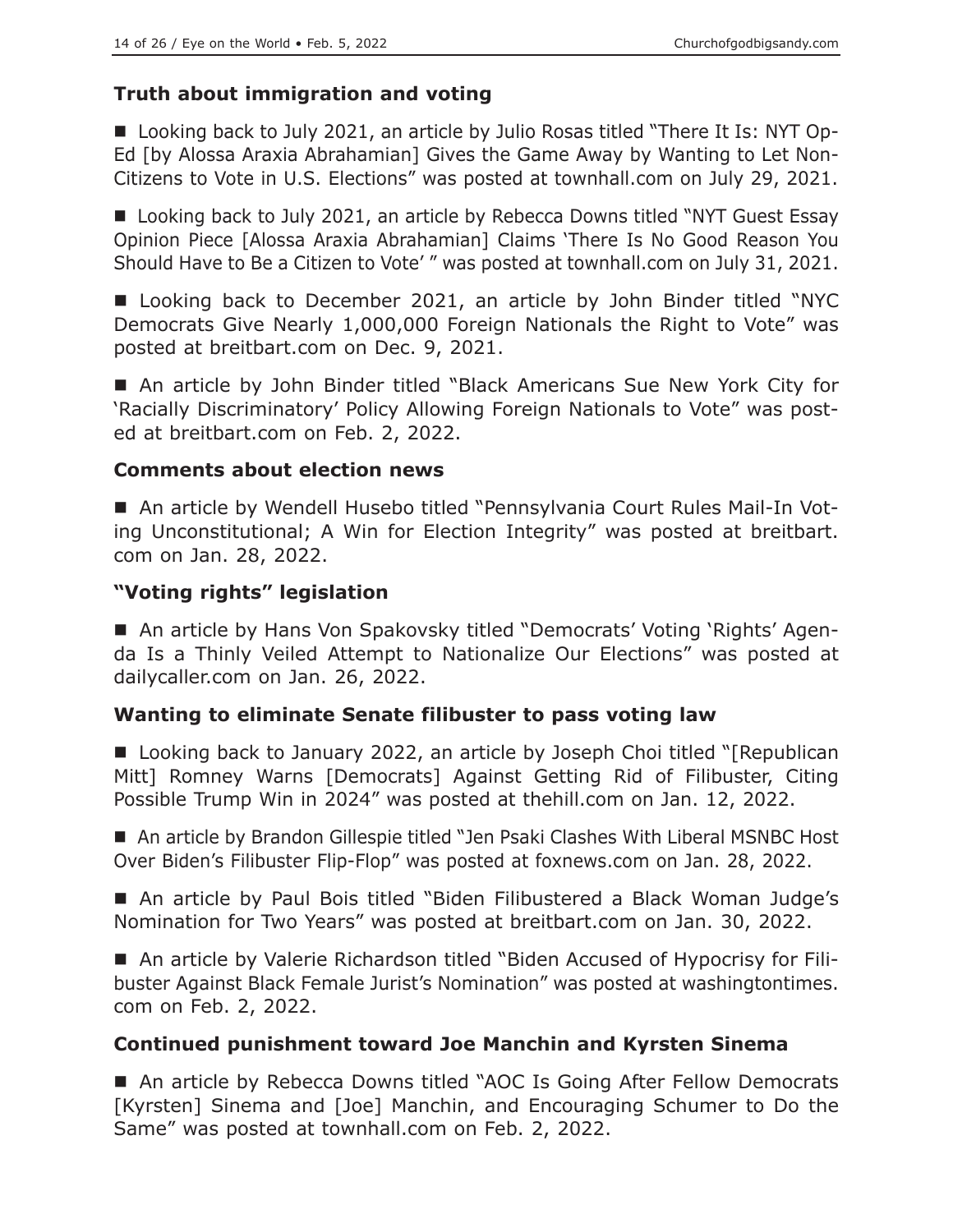# **Deficit**

 An article by Matt Egan titled "America's National Debt Surpasses \$30 Trillion for the First Time" was posted at cnn.com on Feb. 1, 2022.

# **Inflation**

■ An article by Michael W. Chapman titled "Sen. [Rand] Paul: \$4.9 Trillion in Covid Stimulus Spending Has Sparked One of Highest U.S. Inflation Levels" was posted at cnsnews.com on Jan. 28, 2022.

# **Finances**

 An article by Jessica Chasmar titled "Beijing Olympics: Nike Won't Say Where Team USA's Podium Uniforms Made" was posted at foxbusiness.com on Feb. 1, 2022.

 An article by Phil Shiver titled "Tesla Recalls 54,000 'Full Self-Driving' Vehicles Because Software Lets Them Disobey Stop Signs" was posted at theblaze.com on Feb. 2, 2022.

## **Labor shortage**

■ An article by Jeff Cox titled "Companies Unexpectedly Cut 301,000 Jobs in January as Omicron Slams Labor Market, ADP Says" was posted at cnbc.com on Feb. 2, 2022.

# **Comments about defunding the police**

■ An article by Julio Rosas titled "Shocker: Minneapolis Mayor [Jacob Frey] Admits Trying to Hire Police Officers Will Be Difficult" was posted at townhall. com on Jan. 28, 2022.

■ An article by Gene Johnson titled "Washington [State] Police Reform Bill Backfired on People in Crisis" was posted at apnews.com on Jan. 30, 2022.

■ An article by Jacob Bliss titled "Report: Defund the Police 'Squad' Members [Jamaal Bowman of New York, Cori Bush of Missouri, Ilhan Omar of Minnesota, Alexandria Ocasio-Cortez of New York, Ayanna Pressley of Massachusetts and Rashida Tlaib of Michigan] Spent Over \$325,000 on Private Security in 2021" was posted at breitbart.com on Feb. 1, 2022.

## **Comments about excessive violent crime**

■ An article by Ian Hanchett titled "[Dan] Crenshaw: Left Doesn't Have Compassion for Crime Victims; They Only Have It for Criminals" was posted at breitbart.com on Jan. 28, 2022.

 An article by Rebecca Downs titled "DC Priorities Lie With Mask and Vaccine Mandates as City Rocked by Car Jackings by Armed Teens" was posted at townhall.com on Jan. 28, 2022.

■ An article by Morgan Phillips titled "Is This Why Psaki Laughed Off Concerns About Soft-On-Crime Policies? Inside the Tree-Lined Virginia Suburb (Once Voted the Safest in America) Where Press Secretary Lives That Has Just a Tenth of the Violent Crime of DC" was posted at dailymail.co.uk on Feb. 1, 2022.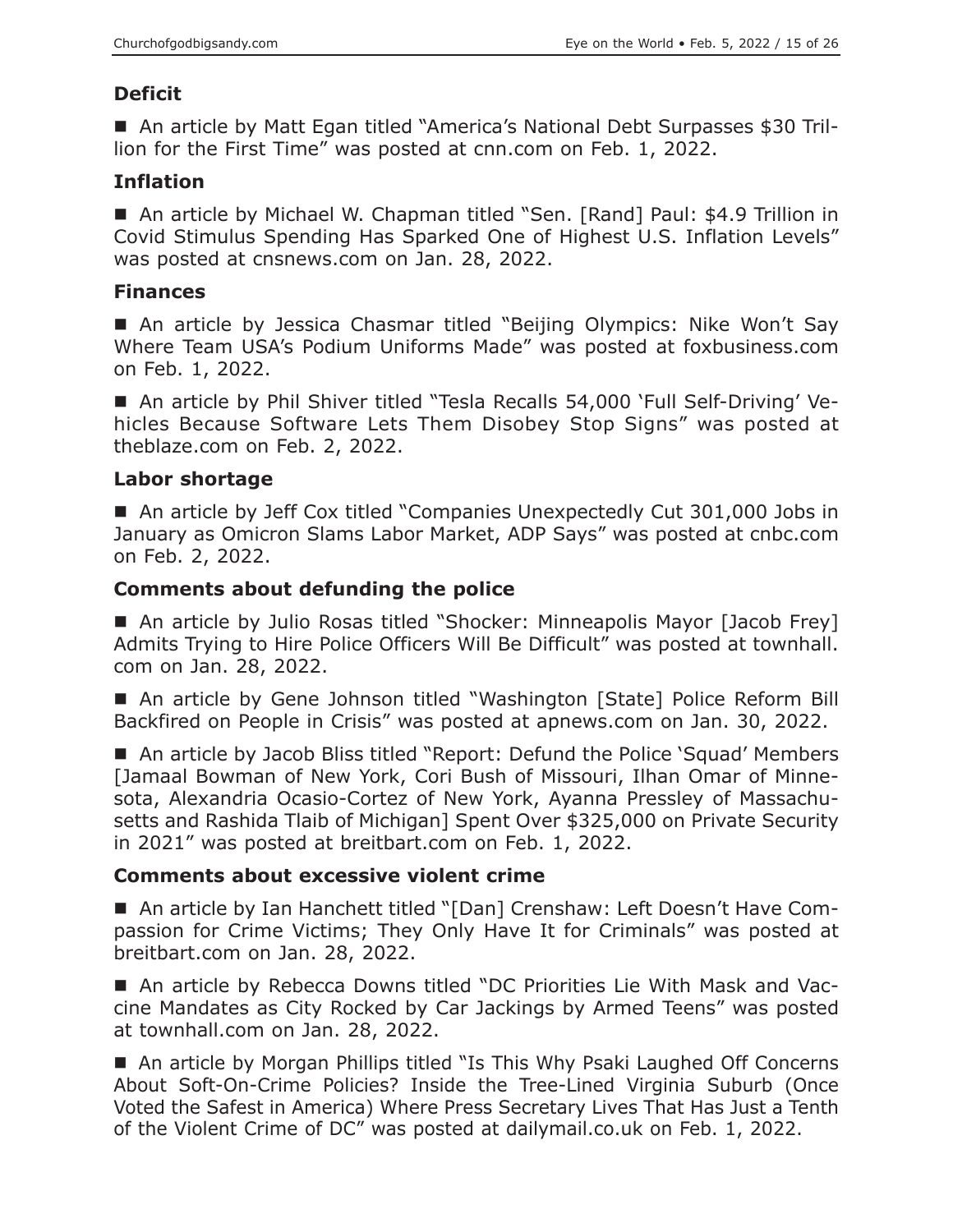## **Comments about weapons**

■ An article by J.D. Tuccille titled "San Jose's Insurance Requirement Is Privatized Gun Control" was posted at reason.com on Jan. 31, 2022.

■ An article by Adam Kredo titled "Biden Administration Has Records on Nearly One Billion Gun Sales" was posted at freebeacon.com on Jan. 31, 2022.

■ An article by Bethany Blankley titled "Survey Finds 5.4 Million Americans Legally Purchased a Firearm for the First Time in 2021" was posted at justthenews.com on Feb. 2, 2022.

■ An article by Hannah Nightingale titled "Biden Stresses Need for Gun Control After NYPD Officers Murdered by Career Criminal" was posted at thepostmillennial.com on Feb. 3, 2022.

## **Comments about educating our youth**

■ An article by Kathryn Dill titled "Teachers Are Quitting, and Companies Are Hot to Hire Them" was posted at wsj.com on Feb. 2, 2022.

## **Comments about racism and white supremacy**

■ An article by Pam Key titled "MSNBC's Reid: Republicans Using 'Hitler' Tactics to Exploit 'White Grievance and Rage' " was posted at breitbart.com on Jan. 28, 2022.

■ An article by Rebecca Downs titled "ADL [Anti-Defamation League] Went Ahead and Changed Definition of 'Racism' [to Include the Phrase 'Privileges White People']" was posted at townhall.com on Jan. 29, 2022.

■ An article by Hank Berrien titled "Racists . . . Are Showing Up in Droves to School Board Meetings': Teachers Union Prez Weingarten Quotes WaPo Opinion Piece" was posted at dailywire.com on Jan. 30, 2022.

■ An article by Dan O'Donnell titled "[Wisconsin-Based] Penzey's Spice Company Called all Republicans Racist, Then Lost 40,000 Customers in Two Weeks" was posted at thefederalist.com on Jan. 31, 2022.

■ An article by Andrea Cavallier titled " 'White People Are Socialized Racists': Georgia Republicans Call for Investigation Into Comments by New School Board Chair [Dr. Tarece Johnson] Who Demanded an End to 'Anti-Black Capitalism' " was posted at dailymail.co.uk on Feb. 2, 2022.

## **NFL owners don't hire enough black coaches**

■ Looking back to January 2022, an article by Jason Reid titled "Miami's Firing of Brian Flores Is Latest Blow to NFL's Poor Record of Inclusive Hiring [of Black Executives and Black Coaches]" was posted at theundefeated.com on Jan. 11, 2022.

■ An article by Ken Belson and Jenny Vrentas titled "Brian Flores Sues N.F.L., Claiming Bias in Coaching Search" was posted at nytimes.com on Feb. 1, 2022.

■ An article titled "Former [Miami] Dolphins [Black] Head Coach Brian Flores Sues NFL, Three Teams Alleging Racist Hiring Practices" was posted at nfl. com on Feb. 2, 2022.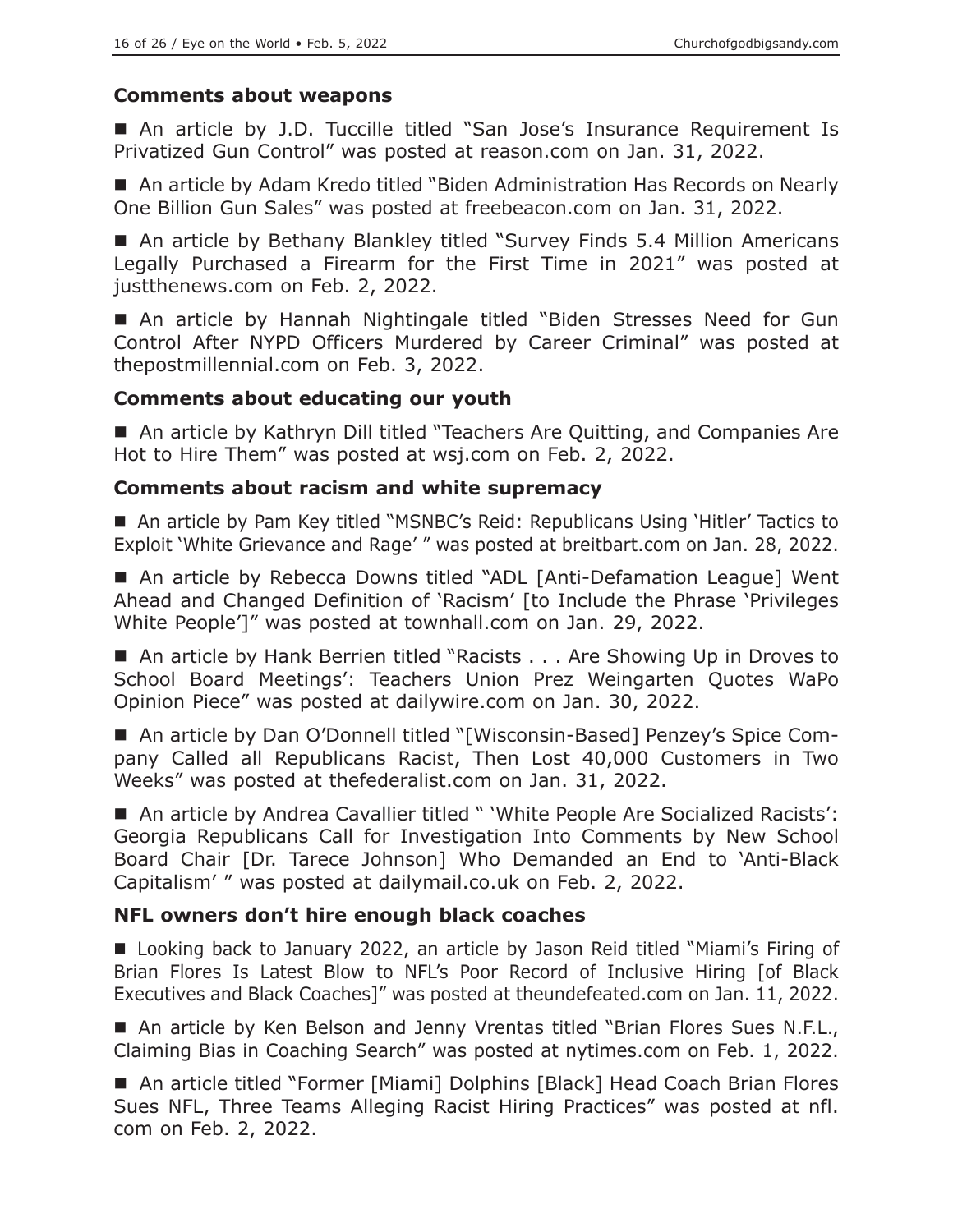■ An article by Joe Morgan titled " 'The Whole Thing is Racist': Former NFL Player [Jack Brewer] Slams Rooney Rule [Football Teams Must Interview a Black Candidate Before Hiring Someone] Amidst [Brian] Flores Lawsuit" was posted at dailywire.com on Feb. 3, 2022.

## **Did NFL owners pay coaches to lose?**

■ An article by Daniel Oyefusi and David Wilson titled "Lawyer Says There's 'Corroborating Evidence' [Miami] Dolphins Owner Bribed [Former Coach Brian] Flores to Lose in 2019" was posted at miamiherald.com on Feb. 3, 2022.

■ An article by Melissa Jacobs titled "If Owners Really Paid Coaches Bonuses to Lose, the NFL Is in Big Trouble" was posted at theguardian.com on Feb. 3, 2022.

## **Comments about Winsome Sears**

■ An article by Ian Hanchett titled "[Winsome] Sears: We're 'Challenging' Politicians Who Deny Poor Kids School Choice [As They] Send Their Kids to Private School" was posted at breitbart.com on Jan. 28, 2022.

## **Comments about critical race theory**

 An article by Craig Bannister titled "Jamaican-American Teacher Quits California School Due to Threats, Bullying for Her Opposition to CRT 'Brainwashing' of Students" was posted at cnsnews.com on Jan. 31, 2022.

## **Comments about harassment of Asian citizens**

■ An article by Amy Yee titled "When Asian-American Seniors Are Too Scared to Leave Home, Getting Food on the Table Is a Struggle" was posted at bloomberg.com on Feb. 1, 2022.

## **Comments about harassment of Black citizens**

■ An article by Alyssa Guzman titled "FBI Investigates Bomb Threats Against a Dozen Historically Black Colleges as 'Racially Motivated Violent Extremism' Made by 'Six Tech Savvy Juveniles' on the First Day of Black History Month" was posted at dailymail.co.uk on Feb. 2, 2022.

## **Comments about Marxist BLM corporation**

■ Looking back to June 2020, an article by Mark Moore titled "BLM Leader [Hawk Newsome]: If Change Doesn't Happen, Then 'We Will Burn Down This System' " was posted at nypost.com on June 25, 2020.

■ An article by Andrew Kerr titled "BLM's Millions Unaccounted For After Leaders Quietly Jumped Ship" was posted at washingtonexaminer.com on Jan. 27, 2022.

 An article by Harriet Alexander titled "Black Lives Matter 'Transferred Millions to Canadian Charity Run by the Wife of Co-Founder Patrisse Cullors to Buy Toronto Mansion Formerly Owned by the Communist Party" was posted at dailymail.co.uk on Jan. 30, 2022.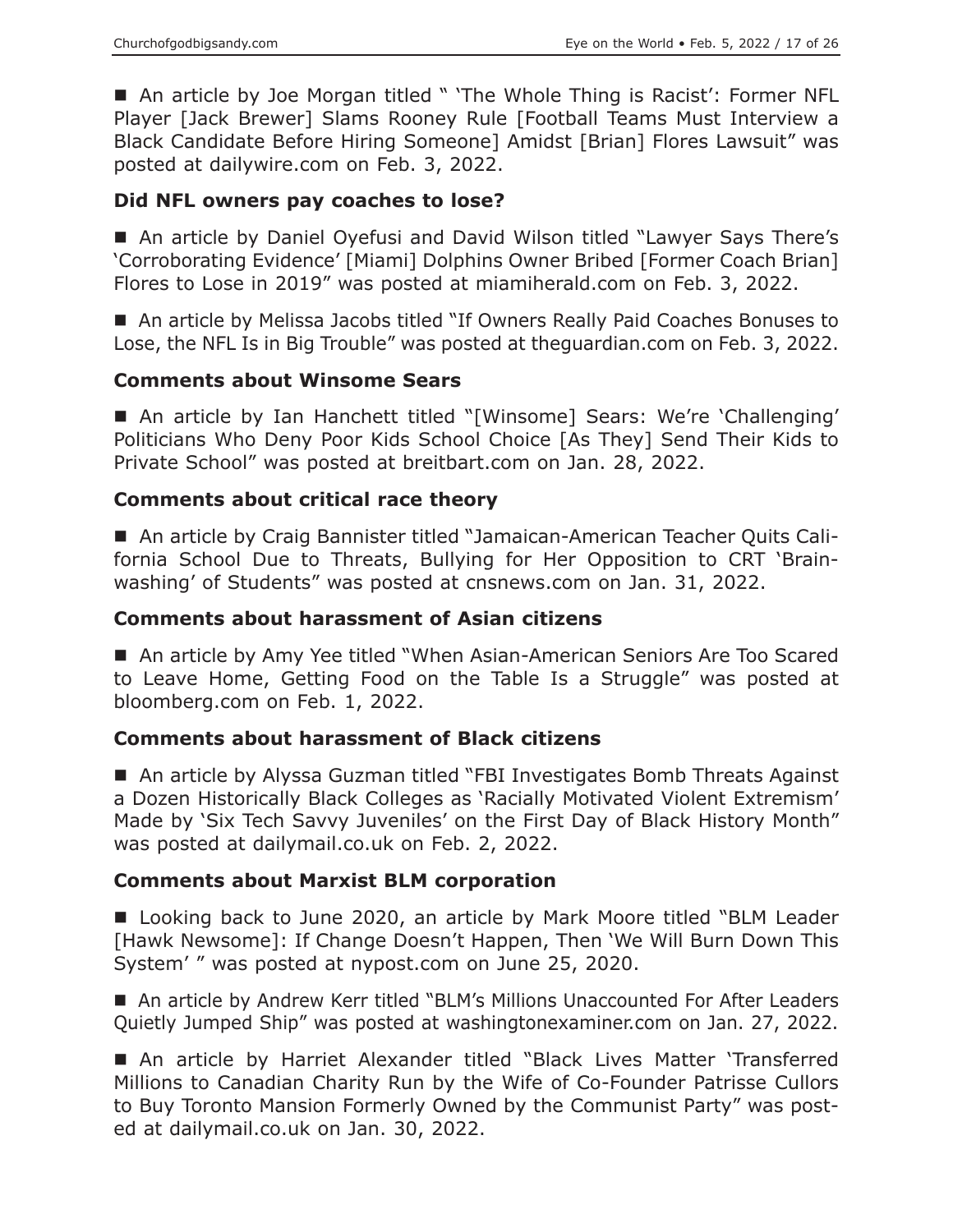An article by Andrew Kerr titled "California Threatens to Hold BLM's Leaders Personally Liable Over Missing Financial Records" was posted at washingtonexaminer.com on Feb. 1, 2022.

■ An audio file hosted by Emily Jashinsky titled "Did BLM Dupe Corporate America Out of Millions?" was posted at ricochet.com on Feb. 2, 2022.

■ An article by Natasha Anderson, Ronny Reyes and Harriet Alexander titled "BLM Leaders Are Warned They Will Be Held Personally Liable If They Fail to Disclose Details of \$60 Million in Donations by California Department of Justice—as Charities' Financial Mysteries Deepen" was posted at dailymail. co.uk on Feb. 2, 2022.

■ An article by Natasha Anderson titled " 'BLM's House of Cards Is Starting to Fall': Indiana AG [Todd Rokita] Says 'Scam' Organization That Has \$60 Million Is Causing Him 'Concern' but Declines to Say If He's Launched an Investigation After California Department of Justice Went After the Leaders" was posted at dailymail.co.uk on Feb. 2, 2022.

 An article by Andrew Kerr titled "Black Lives Matter Shuts Down Fundraising Days After Liberal States Threatened Legal Action" was posted at washingtonexaminer.com on Feb. 2, 2022.

■ An article by Jack Murphy titled " 'Woke' Schools Push BLM Ideology, Tell Students to 'Disrupt Western Nuclear Family' " was posted at neonnettle.com on Feb. 3, 2022.

## **Comments about police misconduct**

■ An article by Matt McNulty titled "Florida Cop Fired for Tasering a Wheelchair-Bound Man Four Times at Point-Blank Range" was posted at dailymail. co.uk on Jan. 28, 2022.

■ An article by Noah A. McGee titled "Black Man in Chicago Released From Prison After His Twin Brother Confesses to Murder" was posted at theroot. com on Jan. 31, 2022.

## **Comments about district attorney misconduct**

■ An article by Virginia Kruta titled " 'Hear No Evil, See No Evil, Prosecute No Evil': [Louisiana Republican] John Kennedy Dumps on 'Woke' Crime Policies That Turn Criminals Into Victims" was posted at dailywire.com on Feb. 1, 2022.

## **Covid tests from China**

■ Looking back to January 2022, a Reuters article by Roxanne Liu and Meg Shen titled "China's Andon Health to Supply At-Home Covid-19 Tests to U.S." was posted at reuters.com on Jan. 13, 2022.

■ Looking back to January 2022, an article by Staff titled "Chinese Test Kit, Mask Manufacturers Still Relied On to Fill U.S. Supply Gaps" was posted at globaltimes.cn on Jan. 14, 2022.

■ An article by Charlie Spiering titled "White House Defends Mailing Americans Coronavirus Tests Made in China" was posted at breitbart.com on Feb. 2, 2022.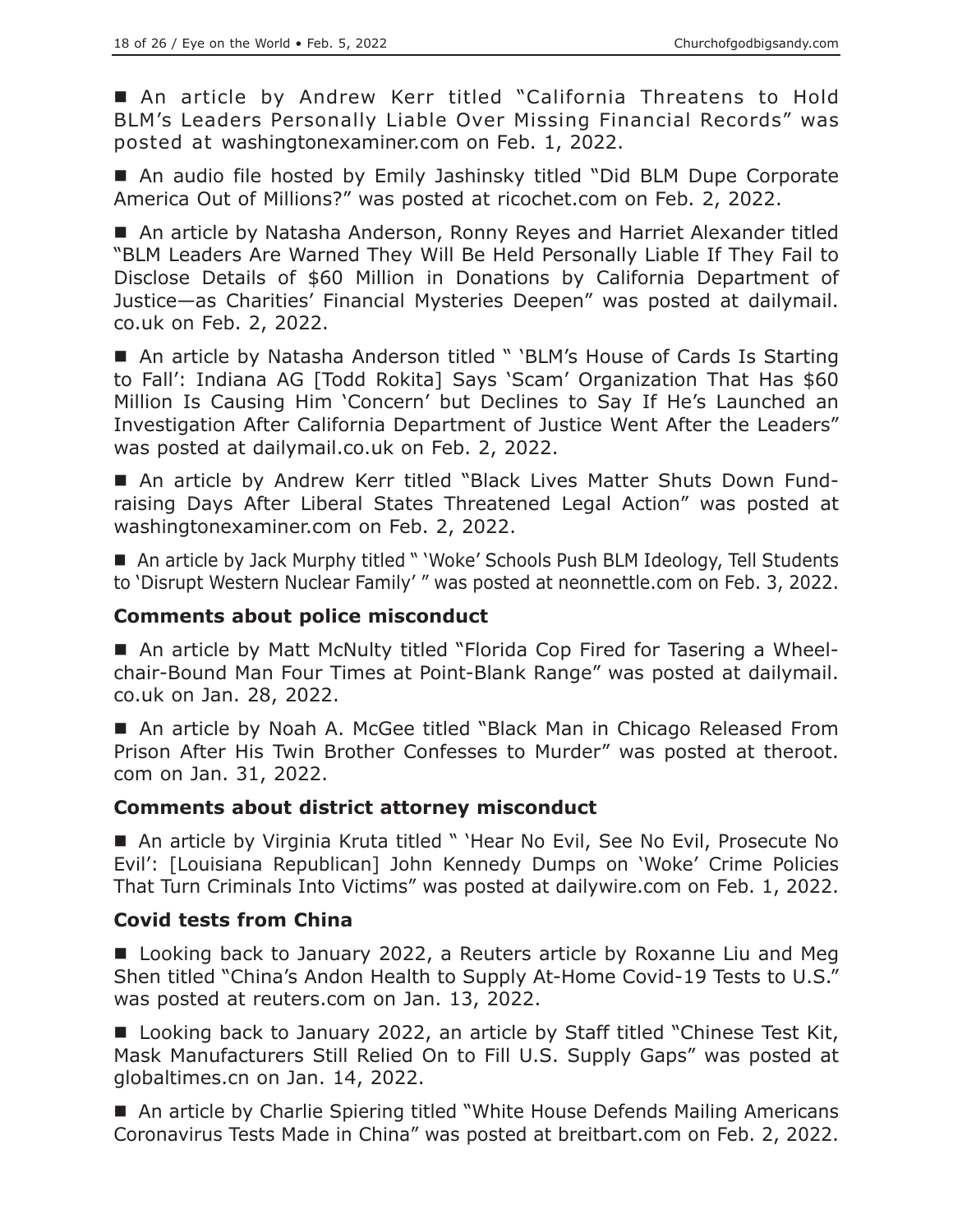## **Agencies sending mixed messages**

■ Looking back to January 2022, an article by Elle Reynolds titled "CDC Finally Admits Cloth Masks Were Always Political Theater" was posted at thefederalist.com on Jan. 17, 2022.

#### **FDA must show their Pfizer data**

■ Looking back to January 2022, an article by Katherine Hamilton titled "Judge Gives FDA 8 Months to Release Pfizer Vaccine Data After Agency Requested 75 Years" was posted at breitbart.com on Jan. 8, 2022.

#### **FDA limits monoclonal antibodies**

■ Looking back to January 2022, an article by Patrizia Cavazzoni titled "Coronavirus (Covid-19) Update: FDA Limits Use of Certain Monoclonal Antibodies to Treat Covid-19 Due to the Omicron Variant" was posted at fda.gov on Jan. 24, 2022.

#### **Vaccines can not prevent transmission**

■ Looking back to August 2021, an article by Sarah Knapton titled "Fully Vaccinated and Unvaccinated 'Can Both Transmit Covid' " was posted at telegraph.co.uk on Aug. 6, 2021.

■ Looking back to January 2022, an article by Susan Jones titled "CDC's Definition of 'Vaccine' Has Changed Over Time: 'Protection' [Has Replaced] 'Immunity' [Because Fully Vaccinated Americans Are Not Immune to Covid]" was posted at cnsnews.com on Jan. 25, 2022.

■ Looking back to January 2022, an article by Mary McDermott titled "Over 66 Percent of Omicron Cases Are Reinfections, Study Shows" was posted at nypost.com on Jan. 26, 2022.

## **Conflicting reports about the end of covid**

 An article by Connor Radnovich titled "Permanent Mask, Vaccination Rules Submitted to Oregon Secretary of State's Office" was posted at statesmanjournal.com on Jan. 29, 2022.

■ An article by Frank Camp titled "Former FDA Head [Dr. Scott Gottlieb]: Immunity From Omicron Likely 'Protective Against' New Variant: 'Doesn't Appear to Be' More Virulent" was posted at dailywire.com on Jan. 30, 2022.

■ An article by Spencer Kimball titled "The Latest Covid Variant Is 1.5 Times More Contagious Than Omicron and Already Circulating in Almost Half of U.S. States" was posted at cnbc.com on Feb. 1, 2022.

#### **Government withdraws Biden vaccine mandate**

■ Looking back to October 2021, an article by Joy Pullmann titled "Joe Biden's Vaccine Mandate Doesn't Exist [Legally]; It's Just a Press Release [Although Major Corporations and Businesses Are Enforcing It]" was posted at thefederalist.com on Oct. 7, 2021.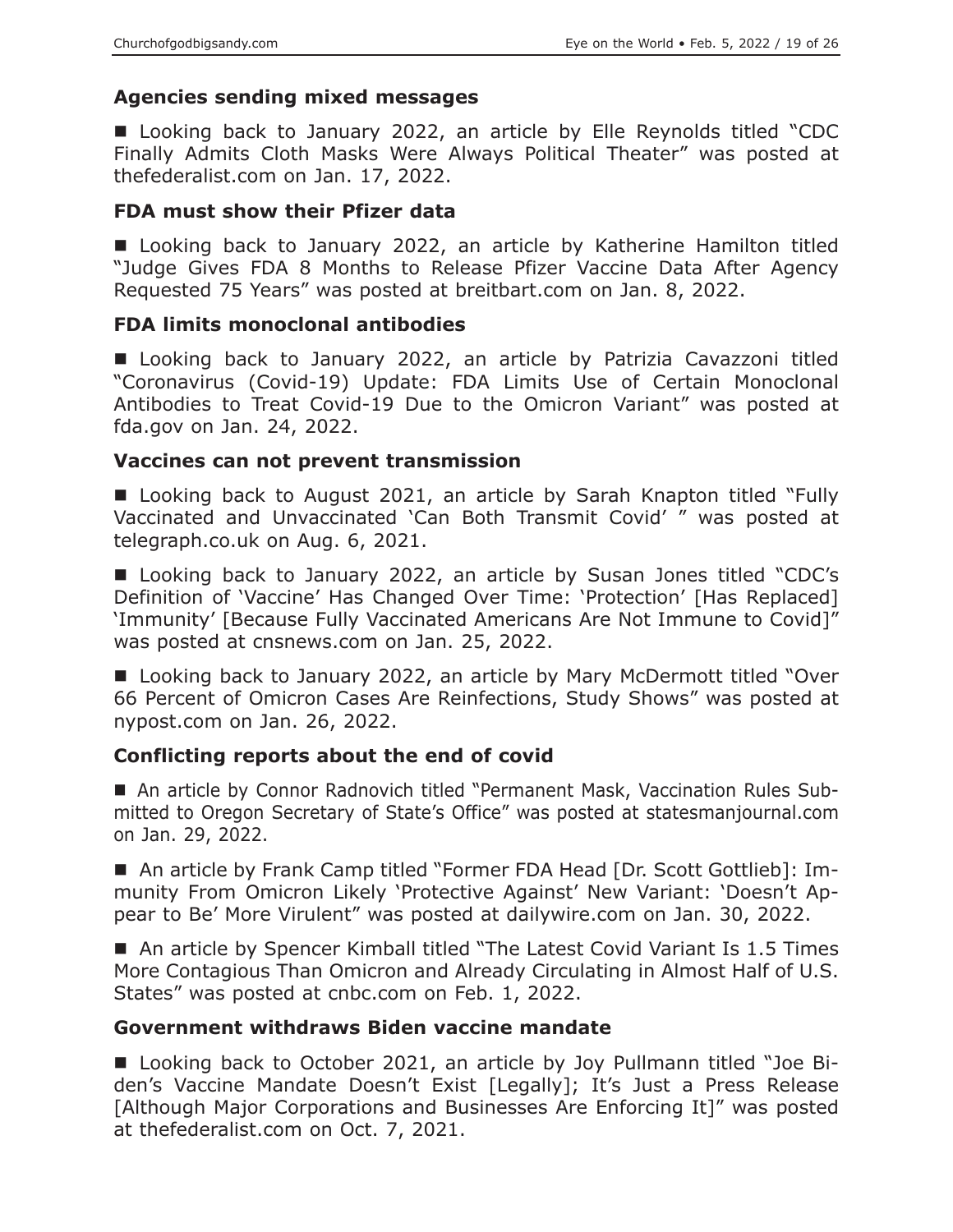■ Looking back to January 2022, an article by Liz Stark titled "Biden Administration to Withdraw Covid-19 Vaccination and Testing Regulation Aimed at Large Businesses" was posted at cnn.com on Jan. 25, 2022.

■ Looking back to January 2022, an article by Hannah Bleau titled "OSHA Formally Withdraws Biden Vaccine Mandate" was posted at breitbart.com on Jan. 25, 2022.

## **Implementing the vaccine "mandate"**

 An article by Alyssa Guzman titled "T-Mobile Will Fire Employees Who Aren't Fully Vaccinated by April 2 and Those Who Don't Get at Least One Jab by February 21 Will Be Placed on Unpaid Leave" was posted at dailymail.co.uk on Jan. 29, 2022.

■ An article by Sam Tabahriti titled "Boston Trade Group Says Restaurants Are Losing as Much as \$15,000 a Week Because Customers Are Put Off by New Vaccine Rules" was posted at businessinsider.com on Jan. 29, 2022.

■ An article by Franklin Einspruch titled "Boston Mayor Watches as Her Vaccine Mandate Ruins Restaurants" was posted at thefederalist.com on Feb. 2, 2022.

■ An article by Caitlin Lilly titled "Fans Required to Show Proof of Covid-19 Vaccination for NFL Pro Bowl at Allegiant Stadium [in Las Vegas]" was posted at fox5vegas.com on Feb. 2, 2022.

 An article by Pam Key titled "[NBA Owner] Mark Cuban [Said on 'The View']: 'All the Research Says' That Vaccine Mandates Work" was posted at breitbart.com on Feb. 2, 2022.

■ An article by Adam Manno titled "U.S. Army Will Start Discharging Vaccine Refuseniks Immediately: 3,300 Soldiers (About 3%) Now Face the Ax" was posted at dailymail.co.uk on Feb. 2, 2022.

## **Vaccines—fake vaccination cards**

■ An article by Katie Balevic titled "Two New York Nurses Were Arrested and Accused of Making \$1.5 Million in a Fake Covid-19 Vaccine Card Scheme" was posted at businessinsider.com on Feb. 1, 2022.

## **Resisting the vaccine mandate**

■ An article by John F. Trent titled "Ant-Man and The Wasp Actress Evangeline Lilly Protests Against Vaccine Mandates: 'This Is Not Safe; This Is Not Healthy; This Is Not Love' " was posted at boundingintocomics.com on Jan. 27, 2021.

■ An article by Amanda Harding titled "Twitter Outraged Over Marvel Actress Evangeline Lilly Publicizing Stance Against Vaccine Mandates" was posted at dailywire.com on Jan. 27, 2022.

■ An article by Ryan Saavedra titled "Kid Rock to Cancel Tour Stops at Venues That Have Mask, Vaccine Mandates" was posted at dailywire.com on Jan. 29, 2022.

■ An article by Emily Brooks titled "Rand Paul and GOP Colleagues Support Restaurant Closed After Covid-19 Mandate Defiance" was posted at washingtonexaminer. com on Feb. 1, 2022.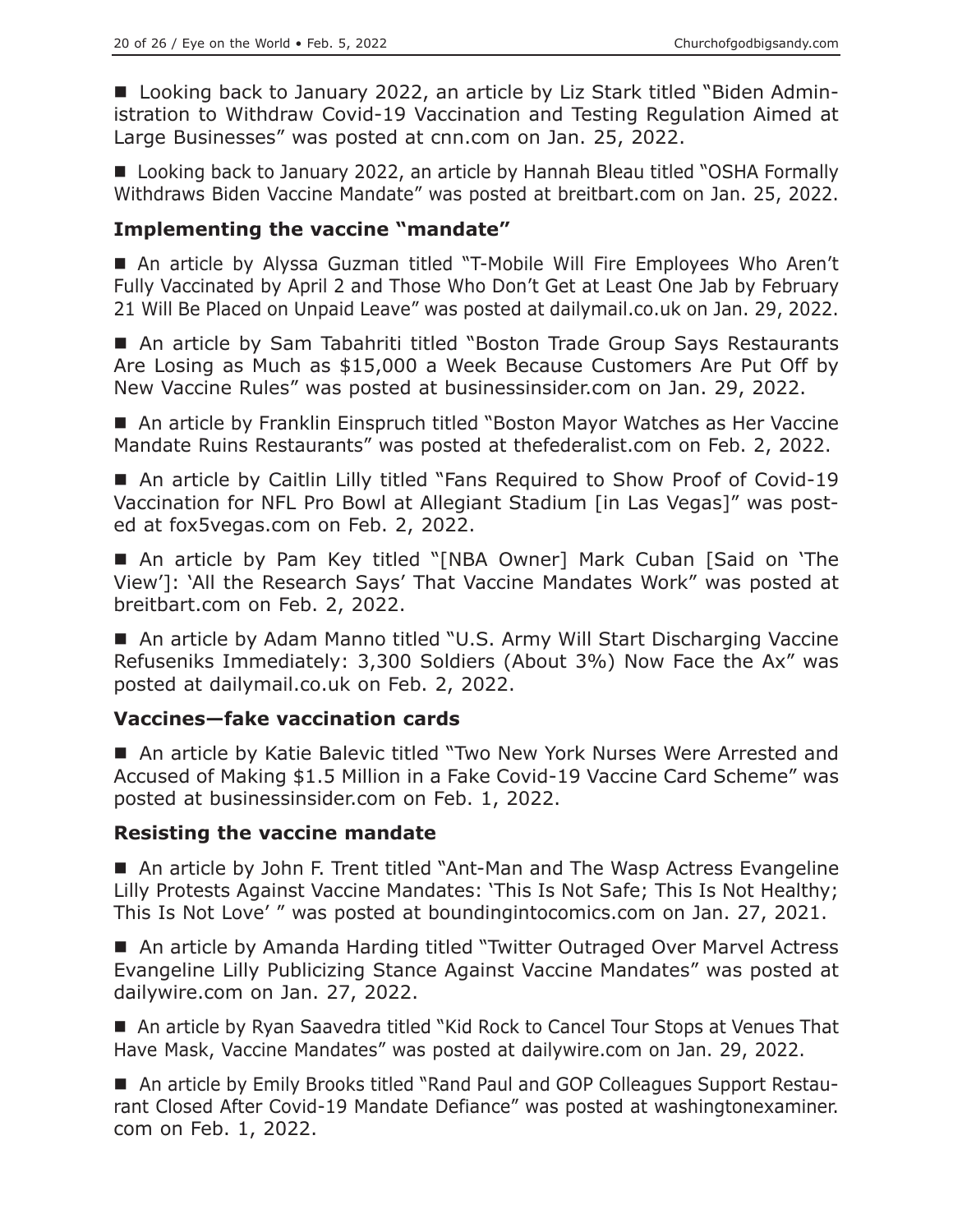■ An article by Luke Gentile titled "Stanford Professor [Dr. Eran Bendavid] Says Covid-19 Mandates Doing Long-Term Damage to Public Health" was posted at washingtonexaminer.com on Feb. 2, 2022.

■ An article by John Rigolizzo titled "New Jersey Gym Owner [Ian Smith of Bellmawr, N.J.] Who Defied Covid-19 Lockdown Running for Congress" was posted at dailywire.com on Feb. 3, 2022.

## **Defending the unvaccinated**

■ An article by Joe Morgan titled "Shaquille O'Neal: No One Should Be 'Forced' to Take Covid-19 Vaccine" was posted at dailywire.com on Feb. 4, 2022.

#### **Virginia mask conflict**

■ Looking back to January 2022, an article by Hank Berrien titled "[Virginia] Governor Glenn] Youngkin Sets Up Tip Line for Parents to Report Teachers Using 'Divisive' Practices" was posted at dailywire.com on Jan. 25, 2022.

 An article by Craig Bannister titled "Ben Carson Tells Teachers: [Virginia Governor Glenn] Youngkin's Parents' Tip-Line 'Is Nothing to Worry About—If You're Not Doing Something Wrong' " was posted at cnsnews.com on Jan. 31, 2022.

## **Comments about transgenders**

■ An article by Harriet Alexander titled "Stay in Your Lane: Trans Swimmer Lia Thomas' Career Appears Over for Now After USA Swimming Said Low Testosterone Levels Need to Be Recorded for 36 Months—and the National Collegiate Athletic Association Is Expected to Follow Suit" was posted at dailymail.co.uk on Feb. 1, 2022.

#### **Media comments about Tucker Carlson**

■ An article by Lindsey Ellefson titled "Surprise! Tucker Carlson Draws the Most Democratic Viewers in Key Demo [Age 25-54], Even Topping Rachel Maddow [of MSNBC]" was posted at thewrap.com on Feb. 1, 2022.

#### **Media comments about Joy Reid**

■ An article by John Hanson titled "MSNBC's Joy Reid Claims Parents Movement Is Fake, Blames 'White Grievance and Rage' " was posted at thepoliticalinsider.com on Feb. 1, 2022.

#### **Media comments about Bill Maher**

■ An article by Bruce Haring titled "Bill Maher Fires Back at Those Who Say His Politics Have Changed, Blames Looney Left Policies" was posted at deadline.com on Jan. 28, 2022.

#### **Media comments about Whoopi Goldberg**

■ An article by Virginia Kruta titled " 'Sparks Fly' on 'The View' After Whoopi Goldberg Claims the Holocaust Was 'Not About Race' " was posted at dailywire.com on Jan. 31, 2022.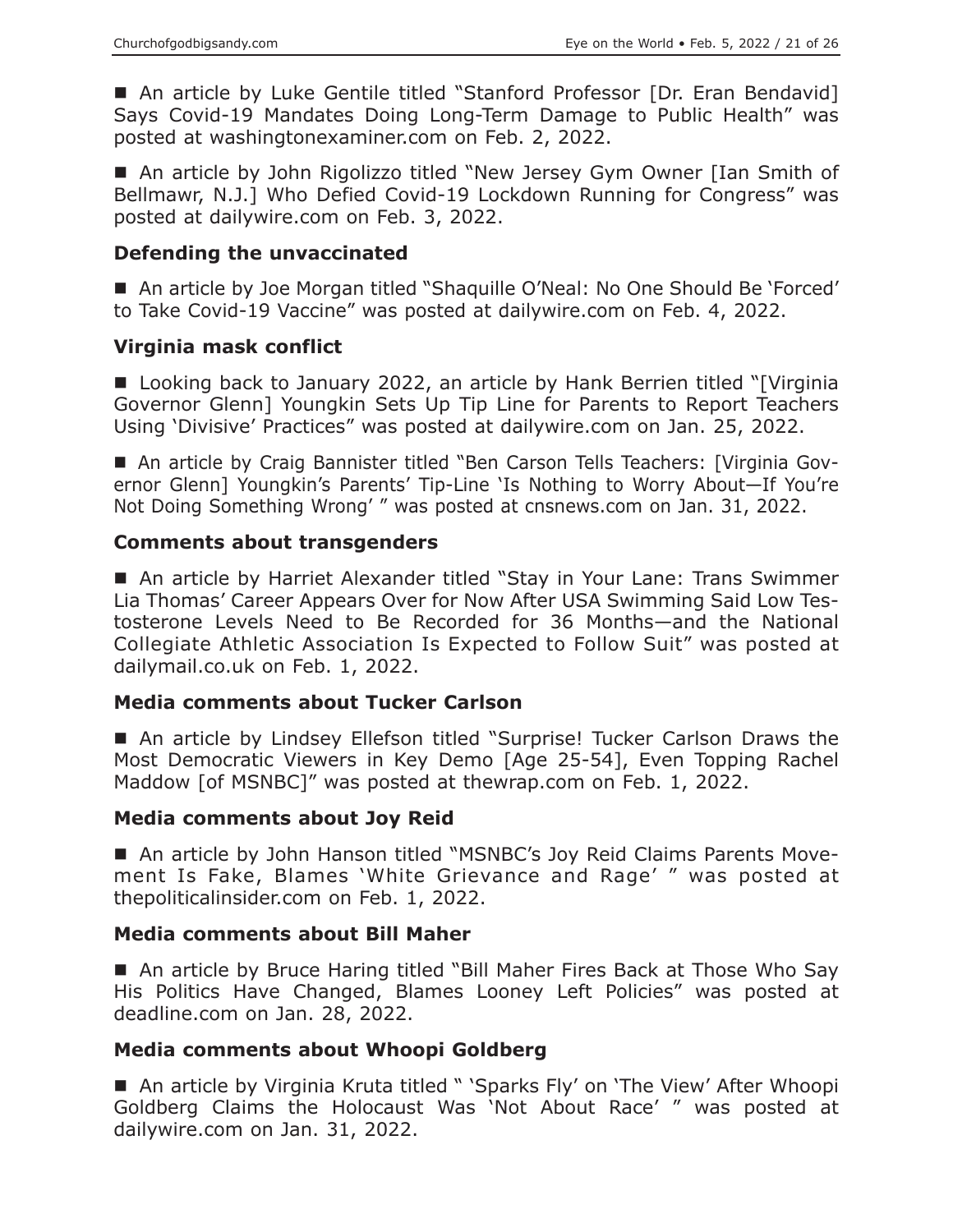An article by Ian Haworth titled "Yes, the Holocaust Was About Race: The Jewish Race" was posted at dailywire.com on Jan. 31, 2022.

■ An article by Tim Meads titled " 'It's Insidious': Ben Shapiro Breaks Down How Whoopi Goldberg's Holocaust Comments 'Cover' for Anti-Semitism" was posted at dailywire.com on Jan. 31, 2022.

 An article by Natasha Anderson and Jennifer Smith titled "Whoopi's Co-Hosts Are 'Furious' She Has Been Suspended by ABC From 'The View' for Two Weeks After She Claimed the 'Holocaust Wasn't Racist': Network Fails to Say If Star Will Still Receive Her \$96,000-a-Week Pay" was posted at dailymail. co.uk on Feb. 1, 2022.

■ An article by Meghan McCain titled "There's No Point Calling for Whoopi to Be Fired—Her Half-Assed Apology for Anti-Semitism Only Shows Again the Double Standards Television Holds for Liberals and Conservatives" was posted at dailymail.co.uk on Feb. 1, 2022.

■ An article by Alexandra Steigrad titled "Whoopi Goldberg 'Livid'—Threatening to Quit 'The View' Over Her Suspension: Source" was posted at nypost. com on Feb. 2, 2022.

■ An article by Jeremy Dick titled "[Actress] Gina Carano [Who Was Fired by Disney in February 2021] Comments on 'Double Standard' After Whoopie Goldberg Suspension From 'The View' " was posted at movieweb.com on Feb. 2, 2022.

#### **Media comments about Joy Behar**

■ An article by Virginia Kruta titled "Joy Behar Is 'Disappointed' Because More People Should Have Cut Spotify Over Joe Rogan" was posted at dailywire.com on Jan. 31, 2022.

#### **Media comments about Joe Rogan**

■ Looking back to January 2022, an article by Alex Millson titled "[Singer] Neil Young Give Spotify an Ultimatum: '[Joe] Rogan or Young, Not Both' [Neil Young Threatens to Leave Spotify Over Vaccine 'Misinformation']" was posted at bloomberg.com on Jan. 25, 2022.

■ Looking back to January 2022, an article by Judy Kurtz titled "Spotify Sides With Joe Rogan After Neil Young Ultimatum" was posted at thehill.com on Jan. 26, 2022.

 An article by Alana Mastrangelo titled "Neil Young Asks Artists to Join His Anti-Spotify Crusade After Joe Rogan Ultimatum Failed" was posted at breitbart.com on Jan. 27, 2022.

 An article by John Rigolizzo titled "Joni Mitchell, Other Aging Rockers Pull Music From Spotify in Support of Neil Young [Against Joe Rogan]" was posted at dailywire.com on Jan. 29, 2022.

■ An article by Ben Zeisloft titled " 'Great Stuff Here Brother': Dwayne 'The Rock' Johnson Stands With Joe Rogan" was posted at dailywire.com on Jan. 31, 2022.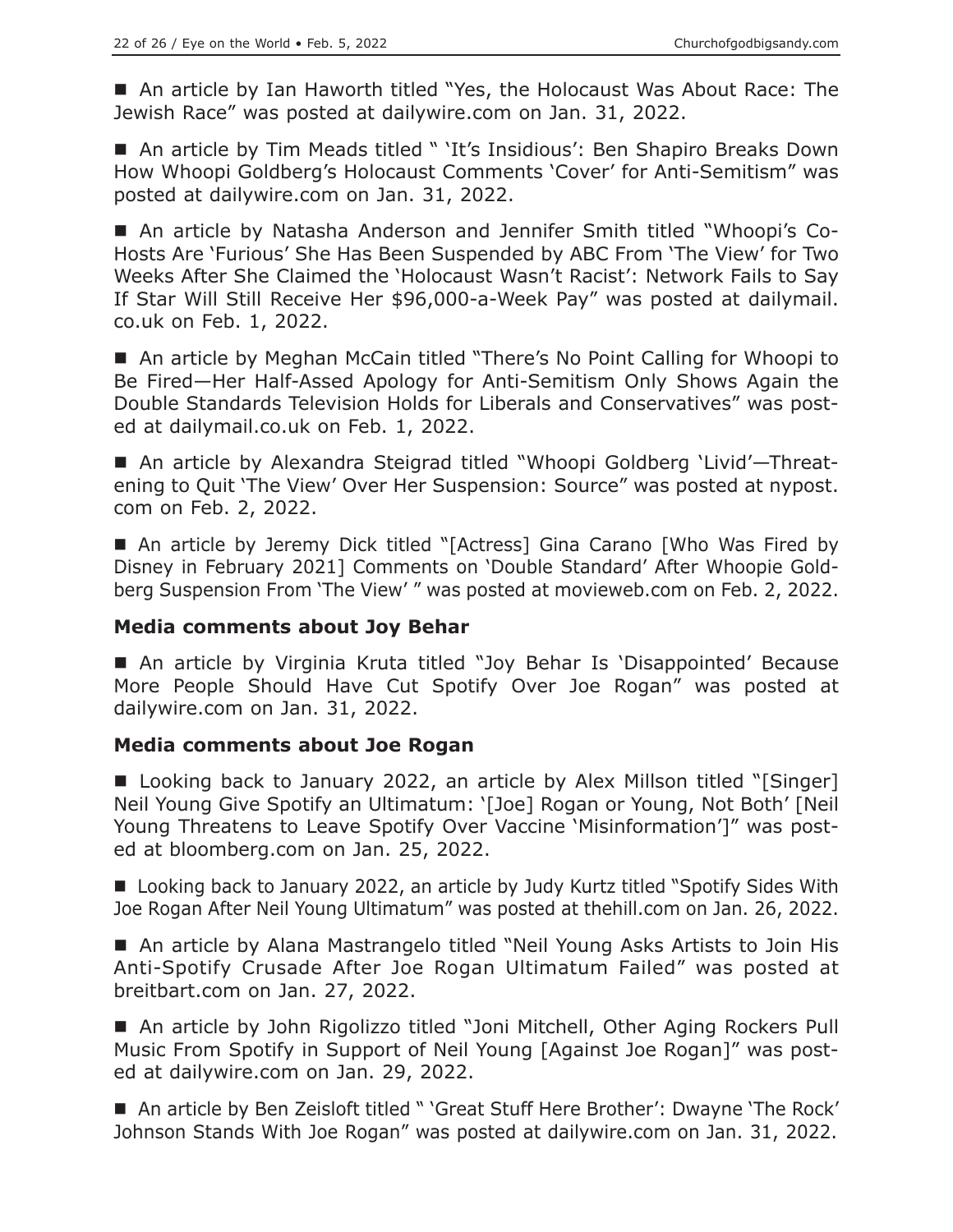An article by Amanda Harding titled "Candace Owens and Others Mock 'Disingenuous Clowns' Prince Harry and Meghan Markle Over Spotify Misinformation Statement [About Joe Rogan]" was posted at dailywire.com on Jan. 31, 2022.

 An article by Amanda Harding titled "India Arie Pulling Her Music From Spotify Over Joe Rogan's Comments on Race" was posted at dailywire.com on Feb. 1, 2022.

■ An article by Alana Mastrangelo titled "David Crosby, Stephen Stills and Graham Nash Join Campaign to Blacklist Joe Rogan [From Spotify]" was posted at breitbart.com on Feb. 2, 2022.

■ An article by Elle Reynolds titled "Leftist Mob Boycotts Joe Rogan Over Conversations, but Not CCP Olympics Over China's Genocide" was posted at thefederalist.com on Feb. 2, 2022.

 An article by Harriet Alexander titled "The Truth About Joe Rogan's Controversial Guests: 'Father of mNRA' Dr. Malone Pointed Out That Hospitals Get Covid Bonuses and Said Biden Government Is 'Out of Control'—While Dr. McCullough Said U.S. Is Hypnotized and 'Pandemic Is Plandemic' " was posted at dailymail.co.uk on Feb. 2, 2022.

■ An article by Virginia Kruta titled "Jon Stewart Defends Joe Rogan: 'Don't Leave, Don't Abandon, Don't Censor, Engage' " was posted at dailywire.com on Feb. 3, 2022.

■ An article by Ryan Saavedra titled "Obamas Considering Leaving Spotify As Company Continues to Face Left-Wing Backlash to Joe Rogan: Report" was posted at dailywire.com on Feb. 4, 2022.

#### **Other comments about the media**

■ An article by Landon Mion titled " 'Fox News Sunday' Yet to Feel Impact of Chris Wallace's Departure, Sees Highest Rated Show in a Year" was posted at townhall.com on Jan. 28, 2022.

■ An article by Frank Camp titled "MSNBC Contributor [Malcolm Nance]: If Republicans Win in November, 'American Experiment Is Over'—'Putin Understands That' " was posted at dailywire.com on Jan. 29, 2022.

■ An article by David Bauder titled "Rachel Maddow Taking Hiatus From MSNBC Show Until April]" was posted at apnews.com on Jan. 31, 2022.

■ An article by Staff titled "Brian Stelter [of CNN] Mocked After Complaining About Americans That Trust Joe Rogan More Than CNN" was posted at dailywire.com on Feb. 1, 2022.

■ An article by David Ng titled "Implosion: Jeff Zucker Resigns in Disgrace Just Weeks Before CNN+ Streaming Platform Launch" was posted at breitbart. com on Feb. 2, 2022.

■ An article by Jennifer Smith titled " 'Devastated' CNN Hosts Defend Jeff Zucker's Illicit, Career-Ending Affair With Staffer Allison Gollust: Brian Stelter Blames Chris Cuomo for Outing Him [Zucker] While Alisyn Camerota Says He [Zucker] Shouldn't Resign" was posted at dailymail.co.uk on Feb. 2, 2022.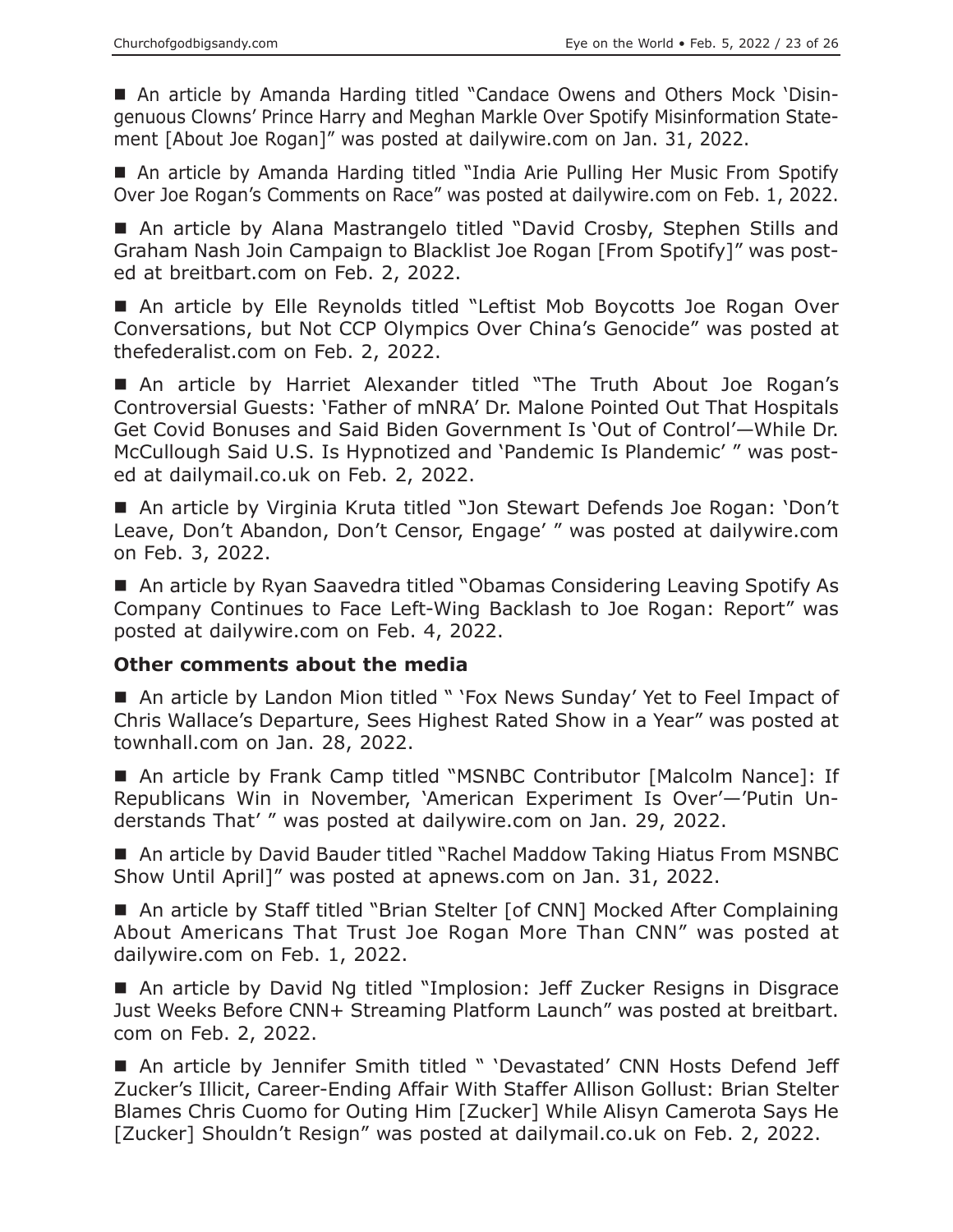■ An article by Harriet Alexander and James Gordon titled " 'Just Imagine What They Know': CNN Anchor Don Lemon Makes No Mention of Jeff Zucker's Downfall as He Opens Show With January 6 Segment and [the] 'Worldwide Leader in News' Avoids Network Chief's Resignation During All Three Hours of Prime Time" was posted at dailymail.co.uk on Feb. 3, 2022.

■ An article by Virginia Kruta titled " 'Chris [Cuomo] Blew the Place Up': Jake Tapper Blames Cuomo for [Network Chief Jeff] Zucker Ouster" was posted at dailywire.com on Feb. 3, 2022.

■ An article by Harriet Alexander, Jennifer Smith, Shawn Cohen and Michelle Thompson titled "Jeff Zucker and Secret Lover Allison Gollust 'Personally Lobbied' Andrew Cuomo to Appear With His Brother for Those Chessy CNN Pandemic Love-Ins, and Then Turned on the Pair and Fired Chris [Cuomo] for 'Conflict of Interest' Amid Sex Pest Scandal" was posted at dailymail.co.uk on Feb. 3, 2022.

■ An article by Pam Key titled "MSNBC's [Jason] Johnson: Trump Is Such a 'Direct Danger to American Democracy'—He 'Has to Be Jailed' " was posted at breitbart.com on Feb. 2, 2022.

■ An article by Pam Key titled "MSNBC's [Brittany] Packnett Cunningham: MAGA Means Wanting to 'Return to Days When You Could Lynch or Murder Black Folks' " was posted at breitbart.com on Feb. 3, 2022.

■ An article by Natasha Anderson titled "Facebook Loses Users for the First Time Ever: Shares Plummet 20%, Wiping \$200 Billion Off Value of Parent-Firm Meta After It Revealed 500,000 Fewer Daily Log-Ins and Declining Profits—Zuckerberg's Personal Wealth Takes \$29 Billion Hit" was posted at dailymail.co.uk on Feb. 3, 2022.

## **Replacement for Justice Stephen Breyer**

■ An article by Ronny Reyes and Elizabeth Elkind titled "Biden Administration Confirms He Is Considering Rep. Clyburn's Choice for SCOTUS: Michelle Childs—Who Struck Down a 2020 Election Security Measure—Could Replace Justice Breyer After Joe Struck Election-Trail Deal" was posted at dailymail. co.uk on Jan. 29, 2022.

■ An article by Valerie Richardson titled "Biden Accused of Hypocrisy for Filibuster Against Black Female Jurist's Nomination" was posted at washingtontimes.com on Feb. 2, 2022.

## **Democrats worried about Kamala Harris**

■ An article by David Siders titled "Harris-to-Supreme-Court Chatter Opens Window Into Dems' Deepest Fears" was posted at politico.com on Jan. 31, 2022.

■ An article by Staff titled "Kamala Harris SCOTUS Chatter Reveals Just How Desperate Dems Are to Boot Toxic VP Off 2024 Ticket" was posted at thehill.com on Feb. 3, 2022.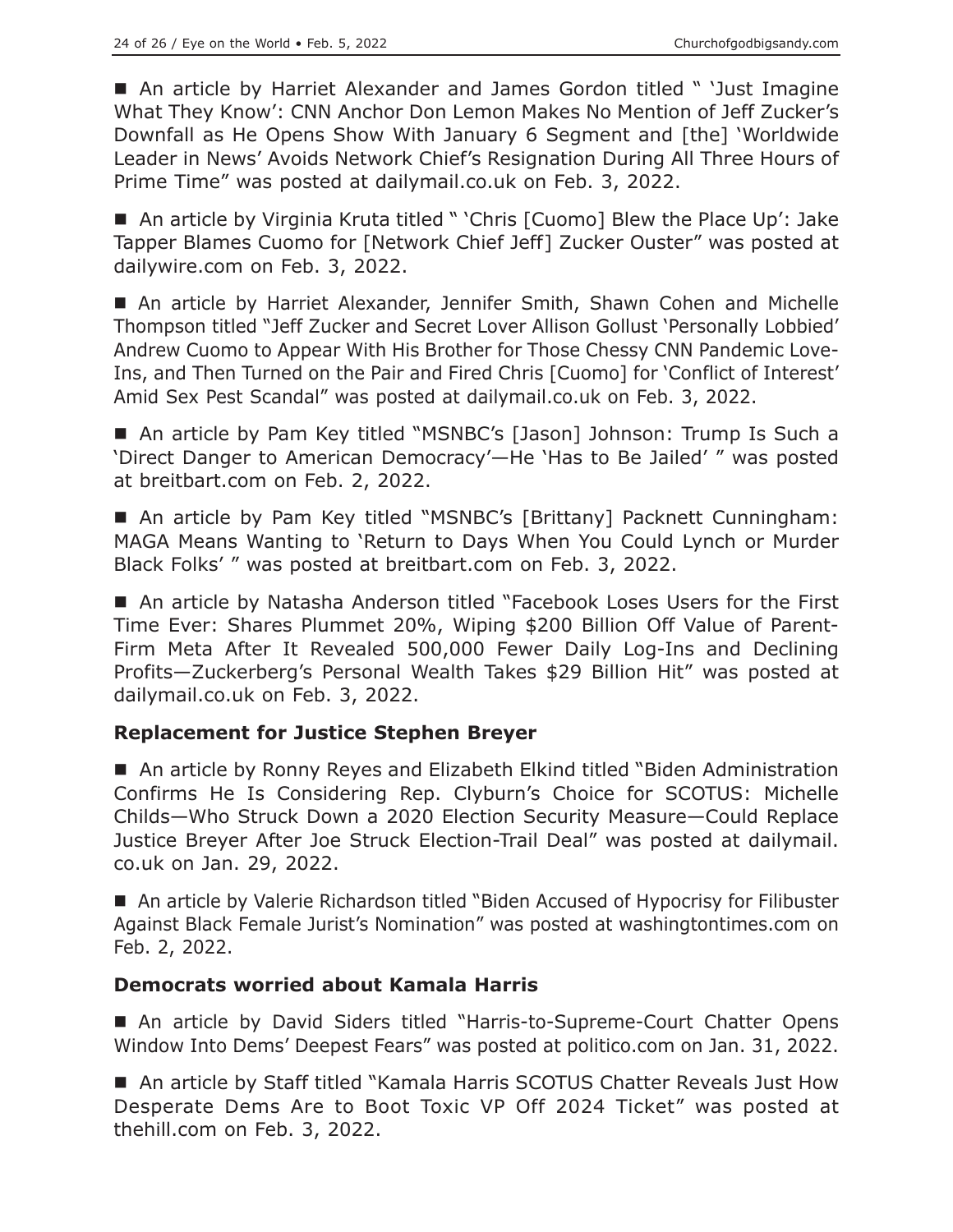# **Biden's mental capacity**

■ An article by Ryan Saavedra titled "Biden Sinks to New Low in Harvard Poll as Majority of Americans Have Doubts About His Mental Fitness" was posted at dailywire.com on Jan. 28, 2022.

 An article by Wes Martin titled "President Biden's Wandering Rhetoric Encourages Putin's Aggression" was posted at townhall.com on Jan. 29, 2022.

■ An article by Melanie Arter titled "Biden Refers to Blacks as 'Colored' During National Prayer Breakfast Speech" was posted at cnsnews.com on Feb. 3, 2022.

## **Biden and Harris supporters and detractors**

■ An article by Tim Meads titled "As Supreme Court Hears Challenge Against Race-Based College Admissions, Joe Biden Wants Race-Based Supreme Court Nominee" was posted at dailywire.com on Jan. 27, 2022.

 An article by Tim Meads titled "Ben Carson Slams Biden's Race-Based Supreme Court Pledge as 'Abominable' Identity Politics" was posted at dailywire.com on Jan. 28, 2022.

 An article by Craig Bannister titled "Ben Carson: Biden Has Forever 'Tainted' the Public Image of Whichever Black Woman He Nominates to SCO-TUS" was posted at cnsnews.com on Feb. 1, 2022.

■ An article by Alana Mastrangelo titled "Georgetown Suspends Law Professor Ilya Shapiro Over Tweets Against Biden's 'Affirmative Action' SCOTUS Nomination" was posted at breitbart.com on Feb. 1, 2022.

■ An article by Alana Mastrangelo titled "Georgetown Considers Implementing 'Cry Room' for Students Offended by Law Professor Ilya Shapiro's Tweets" was posted at breitbart.com on Feb. 2, 2022.

■ An article by Kaelan Deese titled "Biden's Past Filibuster of Black Female Judicial Nominee Raised in Supreme Court Fight" was posted at washingtonexaminer.com on Feb. 2, 2022.

■ An article by Sophie Mann titled "Liberal Megadonor [George] Soros Pumps \$125 Million Into Super PAC to Help Democrats in 2022 Midterms" was posted at justthenews.com on Jan. 28, 2022.

■ An article by Gerren Keith Gaynor titled "Black Veteran Marcus Flowers Wants to Unseat Republican Firebrand Marjorie Taylor Greene [in Georgia]" was posted at thegrio.com on Jan. 28, 2022.

■ An article by Bryan Ke titled " 'A Damp Sock Puppet in Human Form': Elon Musk Insults Biden After White House Snub" was posted at nextshark.com on Jan. 31, 2022.

# **Comments about conservatives**

■ An article by Patrick Svitek titled "AG Race Heats Up: Is Paxton Afraid of Gohmert?" was posted at texastribune.com on Jan. 27, 2022.